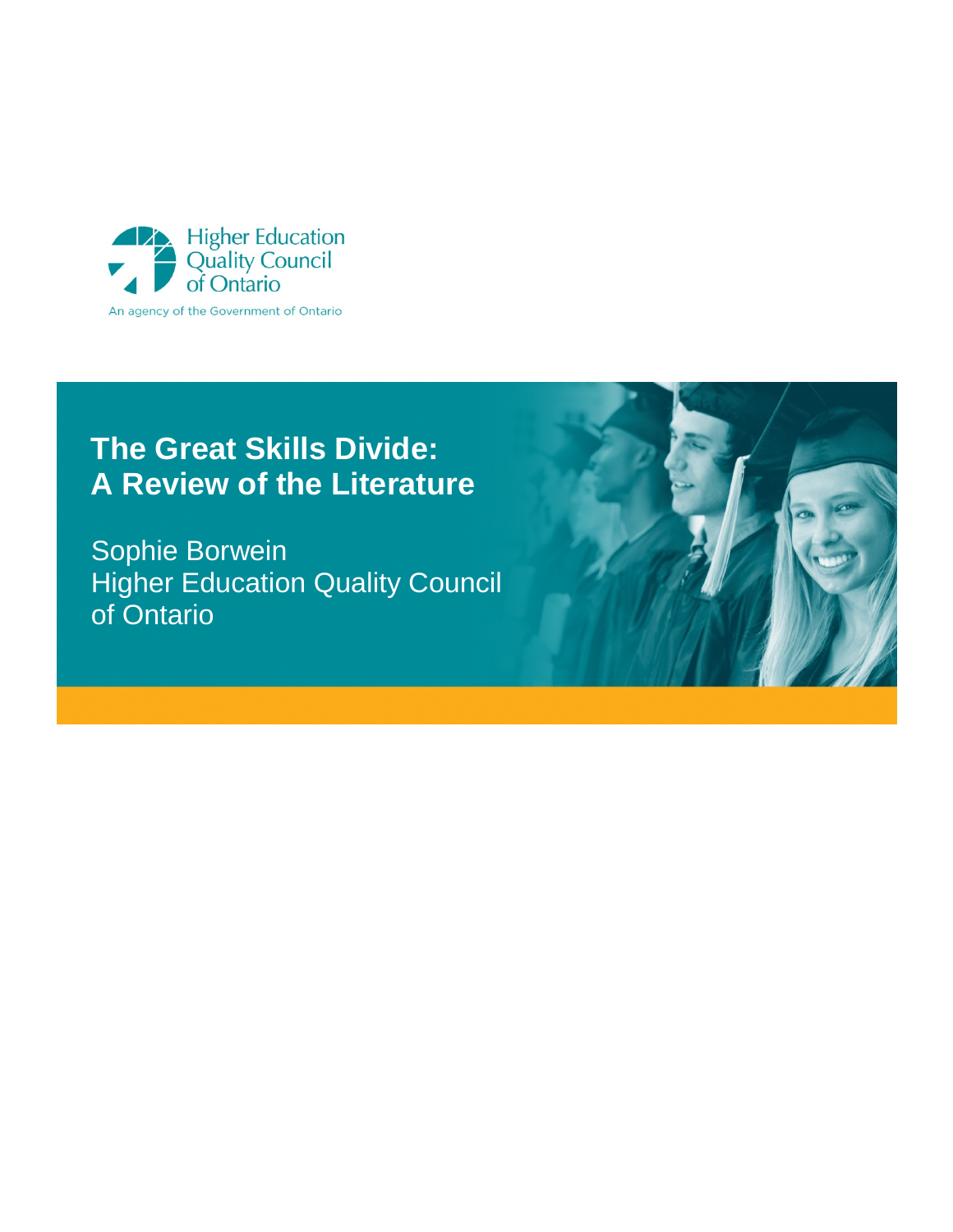### Published by

# **The Higher Education Quality Council of Ontario**

1 Yonge Street, Suite 2402 Toronto, ON Canada, M5E 1E5

| Phone:  | (416) 212-3893 |
|---------|----------------|
| Fax:    | (416) 212-3899 |
| Web:    | www.heqco.ca   |
| E-mail: | info@heqco.ca  |

**Cite this publication in the following format:**

Borwein, S. (2014). *The Great Skills Divide: A Review of the Literature.* Toronto: Higher Education Quality Council of Ontario.



The opinions expressed in this research document are those of the authors and do not necessarily represent the views or official policies of the Higher Education Quality Council of Ontario or other agencies or organizations that may have provided support, financial or otherwise, for this project. © Queens Printer for Ontario, 2014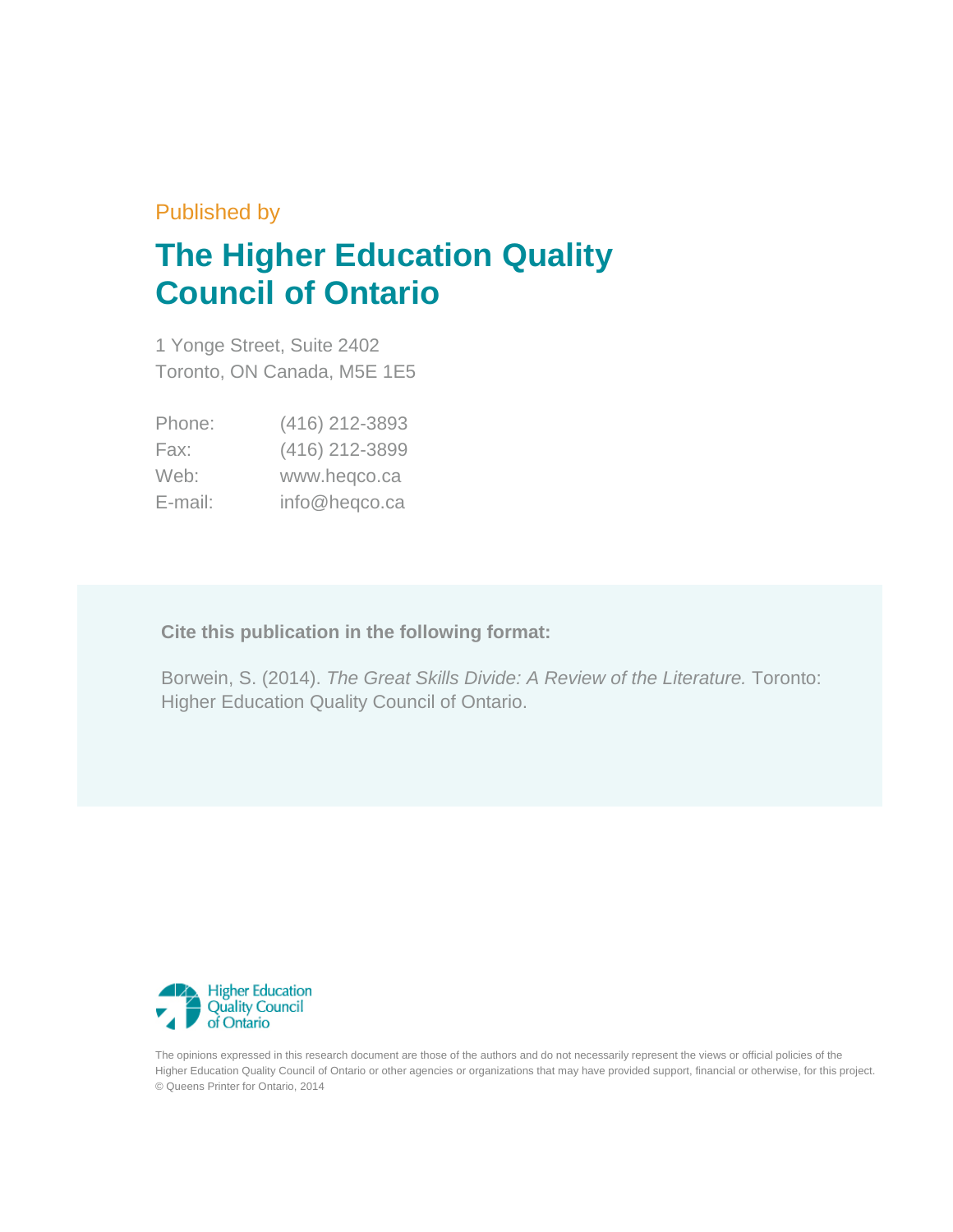### <span id="page-2-0"></span>**Executive Summary**

Discussions of Canada's so-called "skills gap" have reached a fever pitch. Driven by conflicting reports and data, the conversation shows no signs of abating. On the one hand, economic indicators commonly used to identify gaps point to problems limited to only certain occupations (like health occupations) and certain provinces (like Alberta) rather than to a general skills crisis. On the other hand, employers continue to report a mismatch between the skills they need in their workplaces and those possessed by job seekers, and to voice concern that the postsecondary system is not graduating students with the skills they need.

This paper is the first of three on Canada's skills gap. It outlines the conflicting views around the existence and extent of a divide between the skills postsecondary graduate possess and those employers want. In laying out the competing perspectives on this issue, the report identifies four distinct themes that have been conflated in policy debates, in turn hindering efforts to gain a clearer understanding of the skills gap in Canada. For example, in the eyes of some employers and commentators, the skills gap problem is one of too few high-skilled workers in the Canadian labour market. For others, it is a problem of weak essential or soft skills, such as working with others, oral communication and problem solving. Still others use the term "skills gap" to refer to what might better be described as an "experience gap" – a shortage of "work-ready" employees possessing those skills that are acquired through work experience. Commentary on the skills gap has tended to lump these different perspectives together and this has acted as an obstacle to a coherent narrative around skills in Canada.

This report suggests that these themes should be recognized as distinct from one another. By framing Canada's skills gap in this way, we set the stage for the second and third papers of this series, which document the expectations of Canadian employers with regard to the skill levels of new graduate hires. In tackling the question of the skills gap at its interface – the initial point of contact between employers and new graduates in the advertisements and hiring processes for entry-level jobs – reports in this series provide new opportunities for groups on both the demand (employers) and supply (postsecondary) sides of the skills gap debate to strengthen alignment between the postsecondary sector and the Canadian labour market.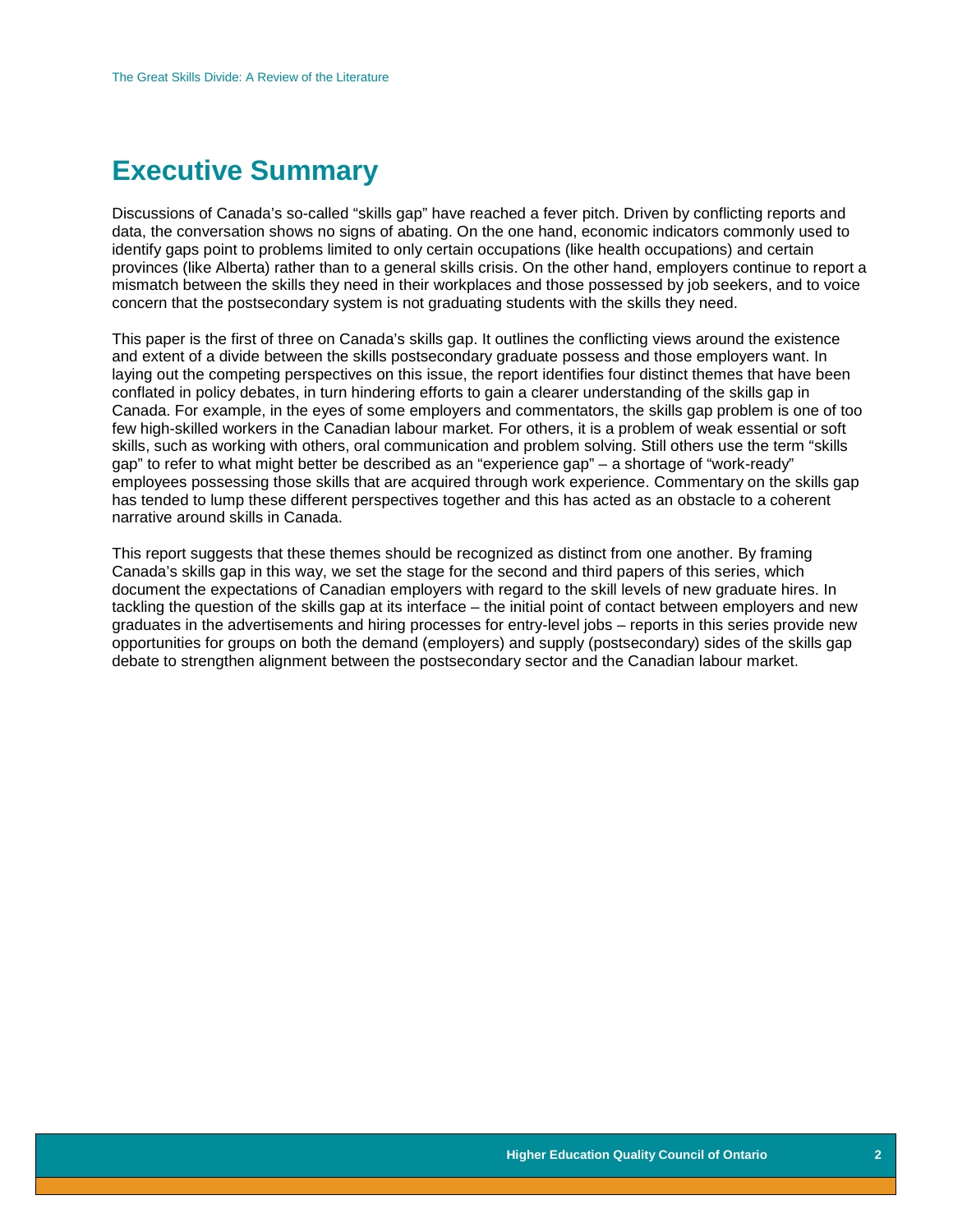# **Table of Contents**

| Claim 1: Canada will not have enough postsecondary graduates to meet future demand for high-skilled       |  |
|-----------------------------------------------------------------------------------------------------------|--|
|                                                                                                           |  |
| Claim 2: Canadian postsecondary students are graduating with the wrong credentials to meet current        |  |
|                                                                                                           |  |
| Claim 3: Canadian students have the right credentials but lack the essential skills employers require  20 |  |
|                                                                                                           |  |
|                                                                                                           |  |
|                                                                                                           |  |
|                                                                                                           |  |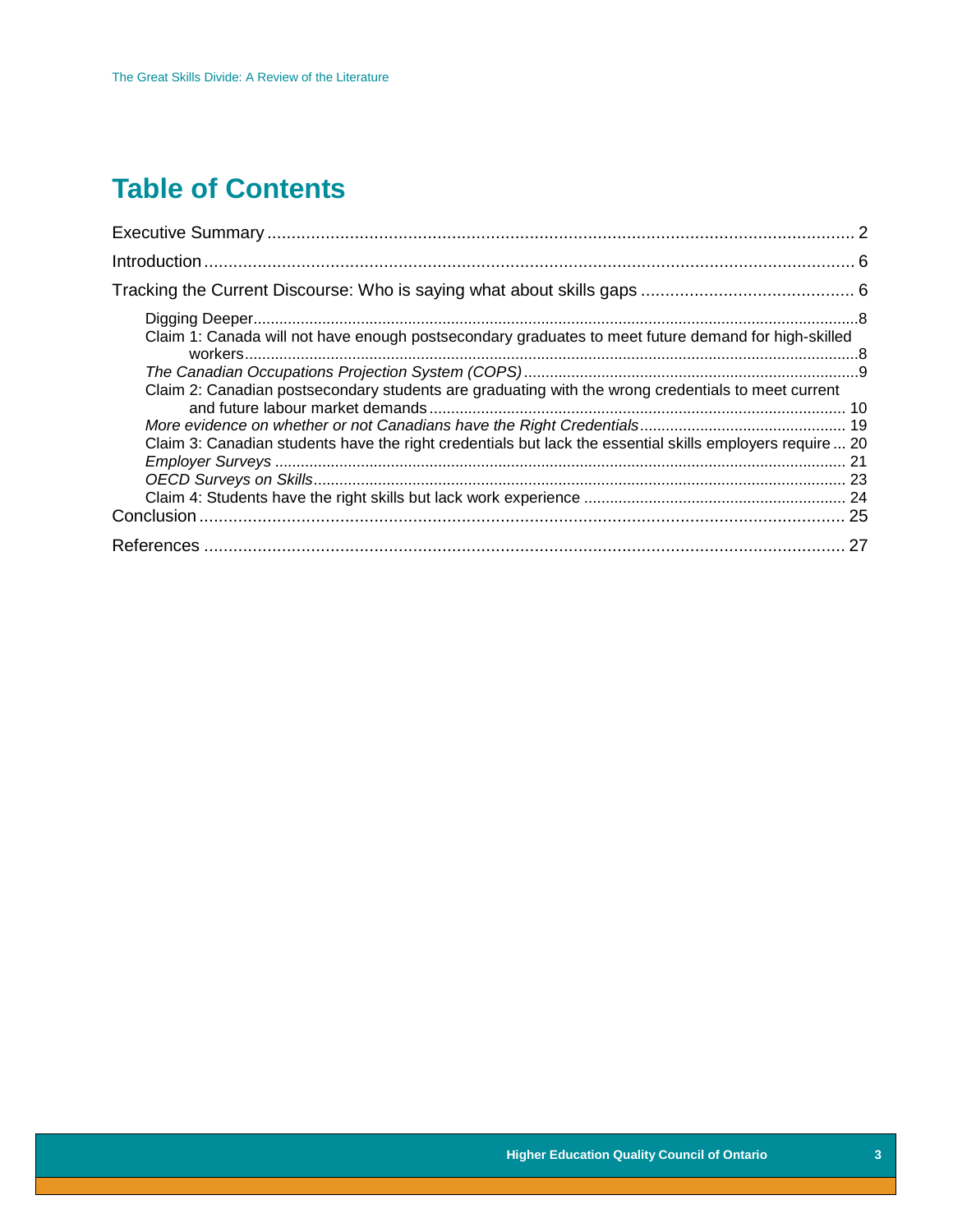# **List of Figures**

| Figure 1: Number of Occupations Predicted to Experience Shortages by Occupational Type  17                     |  |
|----------------------------------------------------------------------------------------------------------------|--|
|                                                                                                                |  |
| Figure 3: The Canadian Council of Chief Executives' Attributes that Matter most to Employers 22<br>when Hiring |  |
|                                                                                                                |  |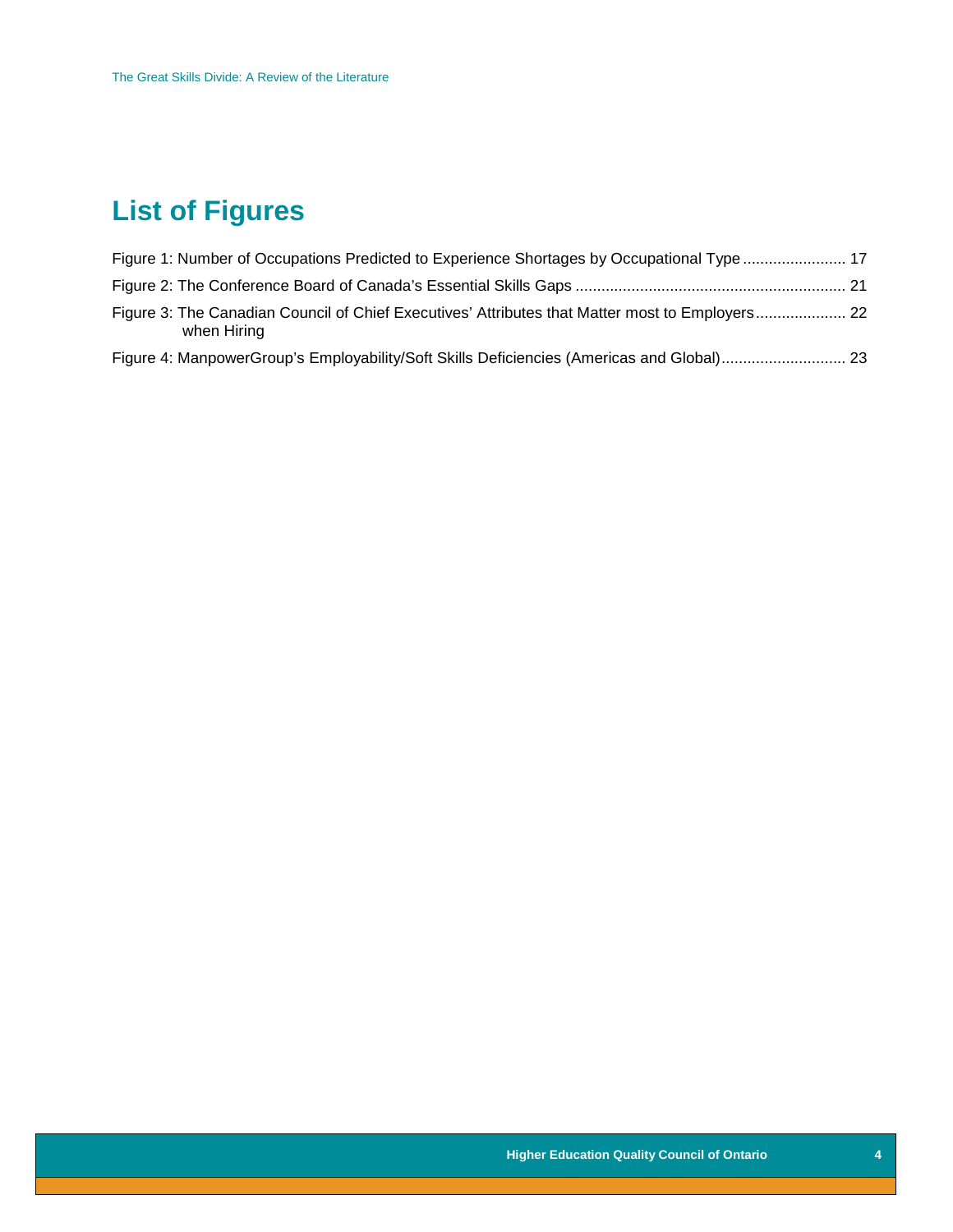## **List of Tables**

| Table 1: ManPowerGroup's List of Occupations Employers are Having Difficulty Filling 11                        |  |
|----------------------------------------------------------------------------------------------------------------|--|
|                                                                                                                |  |
|                                                                                                                |  |
| Table 4: Tal's Occupations Showing Signs of Skill Shortages Sorted by Occupational Type 15<br>(Using NOC 2011) |  |
| Table 5: COPS' Occupations Projected to be in Shortage Sorted by Occupational Type  16<br>(Using NOC 2006)     |  |
| Table 6: Occupations in Shortage (excluding Management) by Skill Level Typically Required 18                   |  |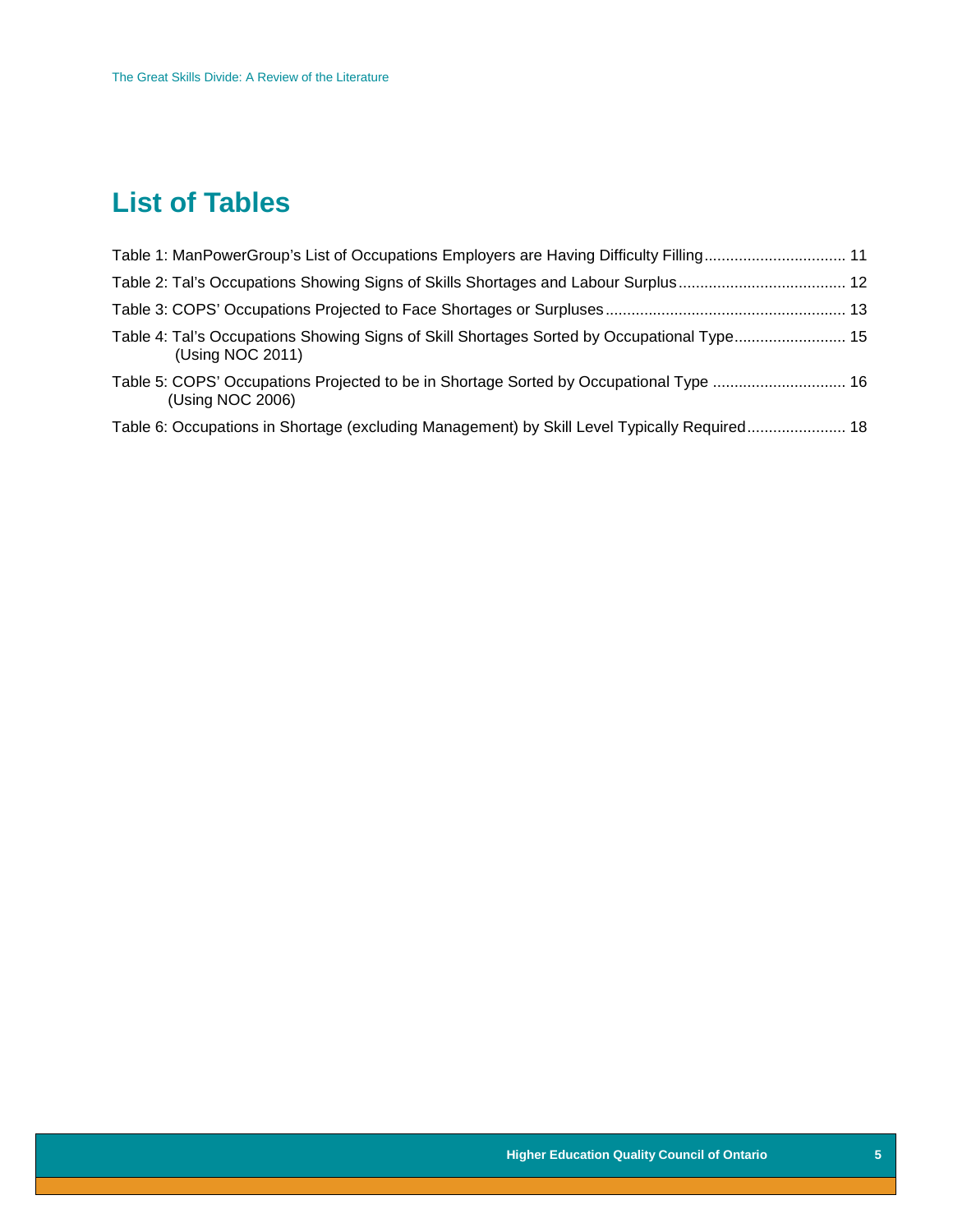### <span id="page-6-0"></span>**Introduction**

Canada's "skills gap" has come to dominate both headlines and policy debates. Employers and business representatives report a growing mismatch between the skills they need in employees and those possessed by job seekers. These concerns have fostered suggestions that the postsecondary system is not graduating students with the skills required by the labour market.

But not everyone is convinced. A growing chorus of voices questions whether or not such a gap actually exists in the Canadian economy. Nor is it clear when the skills gap is discussed that commentators have the same phenomenon in mind. Some consider the skills gap problem to result from a lack of postsecondary graduates to meet the impending demand for high-skilled workers, while others see it as a problem of students graduating with the wrong credentials for the labour market. Some suggest that Canadian students have the right credentials but not the basic essential skills needed by employers. Still others suggest that students have the right skills but lack the work experience employers demand.

This report is the first in a three-part series on the dynamics linking Canada's postsecondary system, labour market and skilled workforce. In this first paper, we address the conflicting views of Canada's skills gap, examining who is saying what and why. Taking a cue from Tyler Meredith's (2014) comment that Canada needs to "refine data collection to better reflect what is happening down below the 35,000 foot altitude perspective of the national labour market" (p. 65), the second report (*Bridging the Divide, Part I*) builds on the skills gap discussion with a content analysis of 316 Canadian job advertisements for entry-level positions for postsecondary graduates. The series concludes with the third report (*Bridging the Divide, Part II*), which reviews the findings of a follow-up survey of the employers who posted the 316 vacancies discussed in the second report, to better understand what skills employers are actually looking for (and saying they cannot find) and how they are articulating their demand for these skills. Over the course of this series, we hope to provide greater clarity to job seekers and employers navigating the job market, to postsecondary institutions tasked with developing Canada's skilled workforce and to policymakers working to ensure that labour markets operate as efficiently as possible.

### <span id="page-6-1"></span>**Tracking the Current Discourse: Who is saying what about skills gaps**

There has been a lot of discussion of skills gaps in Canada. However, there seems to be little agreement as to the basics – let alone the intricacies – of the issue: what constitutes a skills gap or a labour shortage, to what extent these problems plague Canada, and what (if anything) should we do about it?

What is actually meant by a "skills gap?" While often conflated with labour shortages, the two represent different phenomena. Labour shortages exist where there are not enough available workers in a given occupation to meet employer demand. In contrast, a skills gap exists where there is a gap between the skills that are understood by an employer to be necessary for a given occupation and the skills possessed by the job seeker. It is a problem posed by the quality of labour (Lefebvre, Simonova & Wang, 2012). In a skills gap scenario, an employee may be hired despite being either over- or under-qualified (having too many or too few skills) (Burleton, Gulati, McDonald & Scarfone, 2013).

Beyond semantics, there is little consensus as to whether or not "skills gap" is the right diagnosis for the current state of the Canadian labour market. On one side of the debate, Jason Kenney, current Minister of Employment and Social Development Canada (ESDC), has called the skills gap the "biggest economic challenge facing our country" (Kenney, 2013). The Association of Canadian Community Colleges (2013) has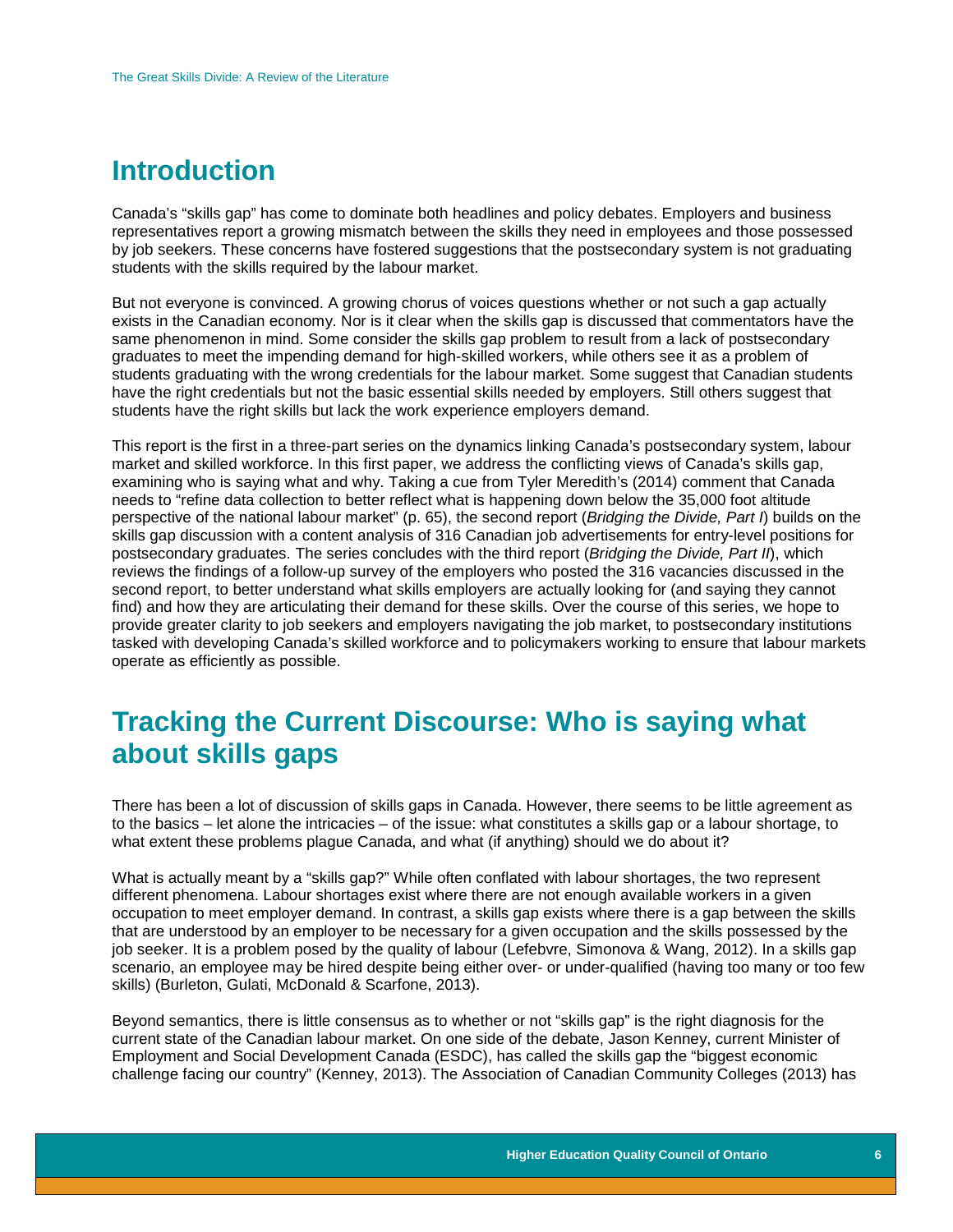suggested that certain sectors face "unprecedented" shortages of skilled employees. And the Canadian Manufacturers & Exporters points out that there were 268,000 unfilled positions in Canada by the end of 2012, even with unemployment at 7% for the general population and almost twice that for youth (Legault, 2013).

But others have expressed skepticism as to the existence of such a gap. Respected economist Don Drummond has stated that he has yet to find any credible evidence of a serious mismatch between skills and jobs and that he could not locate the data used by the Canadian government in its 2013 budget to support the existence of such a gap (Goar, 2013). Two major reports in 2013 also questioned the dominant skills gap narrative. The first report, released by TD Economics in November 2013, tested for skills shortages and mismatch by compiling a database of unemployment rates, wage rates and vacancy rates<sup>[1](#page-7-0)</sup> for  $140$ occupations thought to be in excess supply or demand. While the report found "some evidence of mismatch" in specific occupations and provinces (particularly in Alberta as a result of its booming natural resources economy), it was muted in its assessment of the gaps, noting that vacancy rates and wage growth for a number of these occupations have not accelerated at the pace that would be anticipated for serious shortages (Burleton, Gulati, McDonald & Scarfone, 2013). The second report, released soon after by the Institute for Research on Public Policy, also expressed doubt that widespread skills shortages exist and/or can be anticipated, although author Cliff Halliwell did suggest that slower labour market growth is creating a new normal for the Canadian labour market (Halliwell, 2013).

Part of the confusion stems from the data. Ahead of the government's February 2014 budget, Canada's Department of Finance reported a steady increase in the share of available unfilled jobs (the vacancy rate) beginning in 2009, potentially indicative of a misalignment between the skills of the unemployed and those required by employers (Department of Finance, 2014). Shortly thereafter, Statistics Canada (2014) released data that contradicted the Department of Finance's figures, finding instead that the national vacancy rate had fallen (from 1.5% to 1.3%) in the 1[2](#page-7-1) months leading up to December 2013.<sup>2</sup>

A second – likely more intractable – reason why confusion persists is that while much of the traditional data (such as wage and vacancy rates) on labour shortages and skills gaps in Canada suggest that the problem has been overstated, Canadian employers sound alarms about skills deficits in their own operations. The Canadian Chamber of Commerce (2012) cites data compiled through consultations with its business members, including 18 roundtables and an employer survey with over 2,000 participants, in contending that:

The evidence is clear. The demographic shift resulting in retirements, a deepening shortfall of skilled workers and the growing mismatch between the skills needed and those available has evolved into a skilled crisis. The Canadian economy faces a deep structural problem. (p. 3)

At the provincial level, the Conference Board of Canada's survey of 1,538 Ontario employers was used to conclude that the problem is widespread in Ontario, affecting major Ontario sectors – manufacturing; healthcare; professional, scientific and technical services; and financial industries – that make up almost 40% of employment in the province (Stuckey & Munro, 2013). The Conference Board calculates that this misalignment in skills may be costing the Ontario economy as much as \$23.4 billion in foregone gross domestic product (GDP) annually.

A more recent survey of 95 Canadian employers conducted by the Canadian Council of Chief Executives (CCCE, 2014) was somewhat more subdued in its assessment of skills gaps. Approximately half of the

<span id="page-7-0"></span> $\overline{a}$  $1$  The idea here is that, if employers face real shortages, there will be a higher vacancy rate (more jobs going unfilled) and higher wages (because employers will have to offer more to attract qualified workers). If widespread labour shortages exist, a lower unemployment rate should also be observed.<br><sup>2</sup> The methodology used by Finance Canada in particular has been heavily criticized, but these conflicting data have only added to the

<span id="page-7-1"></span>confusion on skills gaps.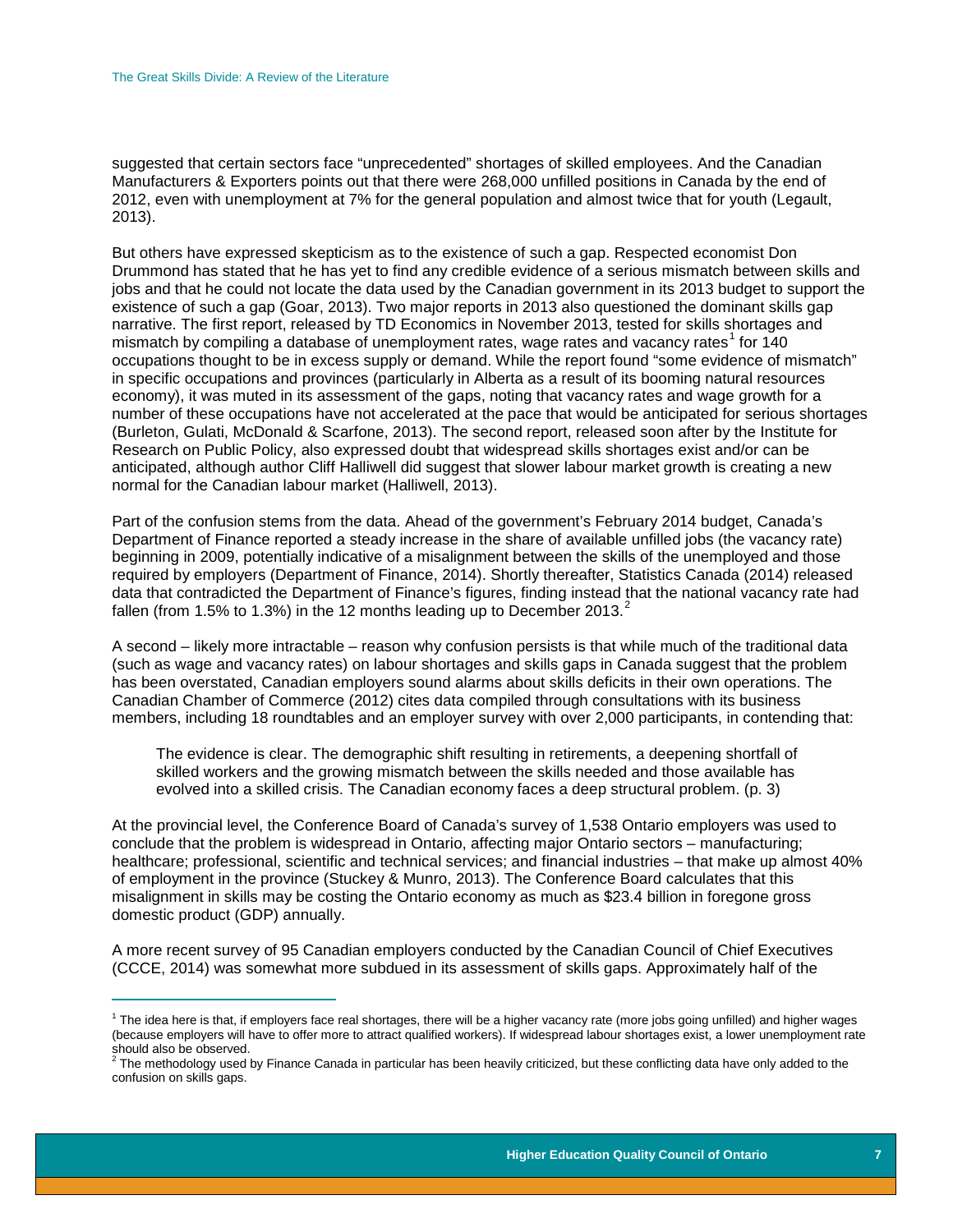companies surveyed indicated that a shortage of skilled workers was a moderate problem, while close to 30% said it was a small problem or not a problem at all. Only 10% of companies thought that a shortage of skilled workers was a big problem (CCCE, 2014). However, the perception that Canadian employers cannot find employees with the skills they need in their workplaces remains pervasive among employers and policymakers.

### <span id="page-8-0"></span>**Digging Deeper**

As evidenced by the preceding summary, a lot is being said about skills gaps in Canada but no cohesive story has emerged. One reason it is so difficult to make sense of the skills gap narrative is that current debates on the subject tend to conflate a number of different concerns into one discussion, even though they warrant separate examination. In the sections that follow, this paper will attempt to unpack the current narrative on skills gap in Canada by examining four distinct – and sometimes conflicting – claims commonly heard in the media and observed in the literature:

- Claim 1: Canada will not have enough postsecondary graduates to meet future demand for highskilled $3$  workers;
- Claim 2: Canadian postsecondary students are graduating with the wrong credentials to meet current and future labour market demands;
- Claim 3: Canadian students have the right credentials but lack the essential skills employers require;
- Claim 4: Students have the right skills but lack work experience.

#### <span id="page-8-1"></span>**Claim 1: Canada will not have enough postsecondary graduates to meet future demand for high-skilled workers**

Several recent reports have asked whether or not Canadians will possess the postsecondary education and/or training they need to meet future labour market demand. One report that has been particularly influential in addressing this question is Rick Miner's (2010) *People Without Jobs, Jobs Without People.* In this report, Miner argues that Canada – and Ontario more specifically – faces a looming skills and labour crisis. This crisis has two parts. On the one hand, Canada will experience generalized labour shortages as baby boomers retire and the proportion of the population in its prime working years (ages 15 to 64) declines. On the other hand, changing labour market requirements will mean that the proportion of the labour force requiring some form of postsecondary education needs to increase dramatically. Postsecondary attainment rates for the 25 to 34 age group currently hover around 66.6%, but Miner predicts that 77% of jobs in the Ontario workforce will require postsecondary credentials by 2031.

Miner uses several different Canadian and American estimates to come to the conclusion that the Ontario labour market is staring down an imminent skills crisis. These estimates, which forecast the percentage of jobs that will require postsecondary education and/or training equivalent in the future, are: ESDC's (at the time HRSDC) (2007) "conservative" estimate of close to 65% of new jobs created in the next five years; British Columbia's Ministry of Skills, Training and Education's (1997) estimate of 75% (time period not specified in report); British Columbia's Ministry of Advanced Education and Labour Market Development (2009) updated estimate of 76.2%; and Holzer and Lerman's (2007) estimate of 78% between 2004 and 2014 for the American labour market. Miner also includes the U.S.-based Lumina Foundation's forecast that the US will face a shortage of 16 million postsecondary educated workers by 2025.

<span id="page-8-2"></span> $\overline{\phantom{a}}$ <sup>3</sup> Higher-skilled occupations require education or formal training that includes: university education, college education, vocational education and/or apprenticeship training (ESDC, 2014).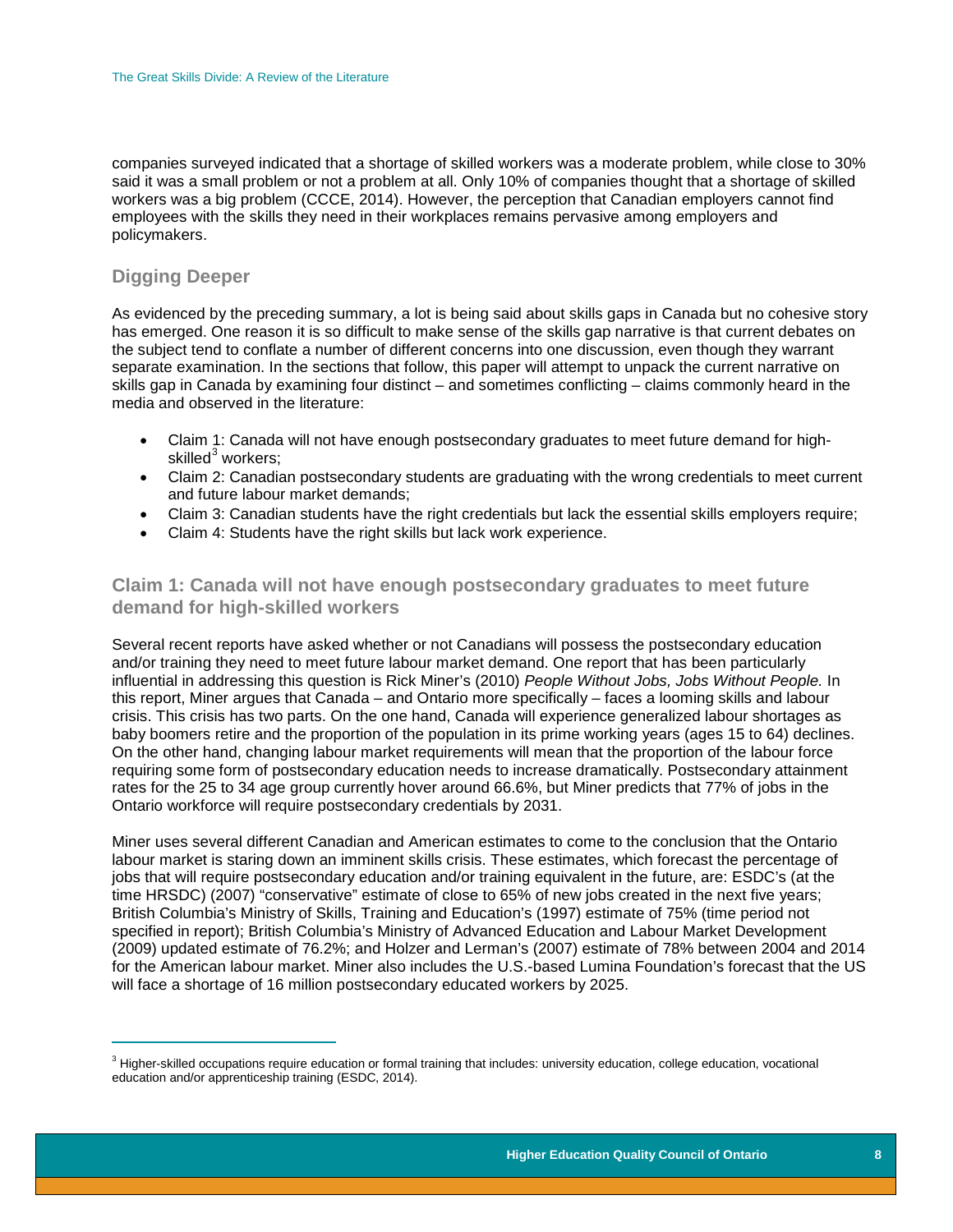What is important for Miner is that, "while these studies vary in the details of their analysis, they all agree on the nature and direction of the changes that are occurring and can be expected to continue and accelerate" (p. 8). As a result, his own projections of the proportion of new jobs that will require skilled workers use the most conservative of his cited estimates – ESDC's estimate of 65% – as a starting point for 2006. Since "all the other predictions are higher" (p. 9), Miner assumes that this rate will increase to 70% by 2011 and by 0.5% each year thereafter. Miner thus concludes that by 2031 the proportion of new jobs requiring skilled workers will reach 80%. If postsecondary attainment rates for the 25 to 34 age group remain at the current level (66.6%) until 2031, 77.1% of all jobs (not just new jobs) at that time will require skilled workers.

One concern with Miner's projections is that they rely on what appears to be a cherry-picked sampling of Canadian and U.S. estimates that pre-support his ultimate conclusion. Indeed, Miner's projections highlight a problem that reappears throughout the broader literature on skills gaps: labour market forecasting is incredibly difficult and projections are heavily dependent on the assumptions upon which they are built. Usher (2013) makes this point, examining the assumptions underlying Miner's labour shortage projections.<sup>[4](#page-9-1)</sup> In forecasting that Canada will face large-scale labour shortages by 2031, Miner assumes constant labour market participation rates until 2031. However, Usher points out that the employment rate has actually been increasing by 1% per year since 2000, since older workers are staying in the workforce longer than expected. If instead the assumption is made that the size of the labour force will continue to increase even marginally (rather than staying constant), Miner's projected shortage of workers in Ontario disappears. As Usher concludes, "the whole 'looming labour shortage' meme depends heavily on initial assumptions."

A second assumption implicit in Miner's projections is that requirements for formal schooling will continue to increase as the labour market becomes increasingly knowledge-based. However, while the view that the evolution of Canada's knowledge-based economy will heighten demand for high-skilled labour is commonly held (see, for example, Cheung, Guillemette & Mobasher-Fard, 2012; Finnie & Usher, 2007; Conference Board of Canada, 2007), it is based on speculation (Halliwell, 2013). Halliwell cites evidence from Beaudry, Green and Sand (2013) for the U.S. labour market that suggests that, following two decades of growth in demand for high-skilled workers, demand for cognitive skills associated with higher education has been declining since the "tech bust" in 2000. Halliwell argues that a similar trajectory could emerge in Canada as well.

#### <span id="page-9-0"></span>*The Canadian Occupations Projection System (COPS)*

Miner's report has attracted widespread media attention, but the Canadian government actually produces its own projections on labour market trends. This is done by ESDC (formerly HRSDC), which uses its Canadian Occupational Projection System (COPS) to predict imbalances between labour supply and demand. While Miner bases his own projections on previous forecasts made by various American and Canadian groups – including ESDC's own projections – COPS is a much more comprehensive modeling system. Using a variety of data sets<sup>[5](#page-9-2)</sup>, COPS models the components of labour demand and supply individually.

COPS forecasts job openings and job seekers by broad skill level – that is, the level of skill required for the job (university education, college education, high school, on-the job training or management) and the level of skill possessed by the job seeker. This projection targets the same question asked in Miner's report: will we have workers with the broad skills (education or training) to meet labour market demand? But COPS is more measured than Miner in its forecasts. According to COPS 2011 projections, 69.8% of jobs created by economic expansion over the next 10 years are expected to be in occupations generally requiring postsecondary education (or in management). This is lower than the number forecasted by Miner, who puts it

 $\overline{1}$ <sup>4</sup> Miner projects both labour shortages and skills shortages in his report, although this paper focuses on the skills gaps projections.<br><sup>5</sup> These data sets are: Labour Force Survey (LFS), National Graduate Survey (NGS), P

<span id="page-9-2"></span><span id="page-9-1"></span><sup>(</sup>PSIS), Youth in Transition Survey, Canadian Census, Annual Demographic Statistics and Longitudinal Administrative Data (LAD).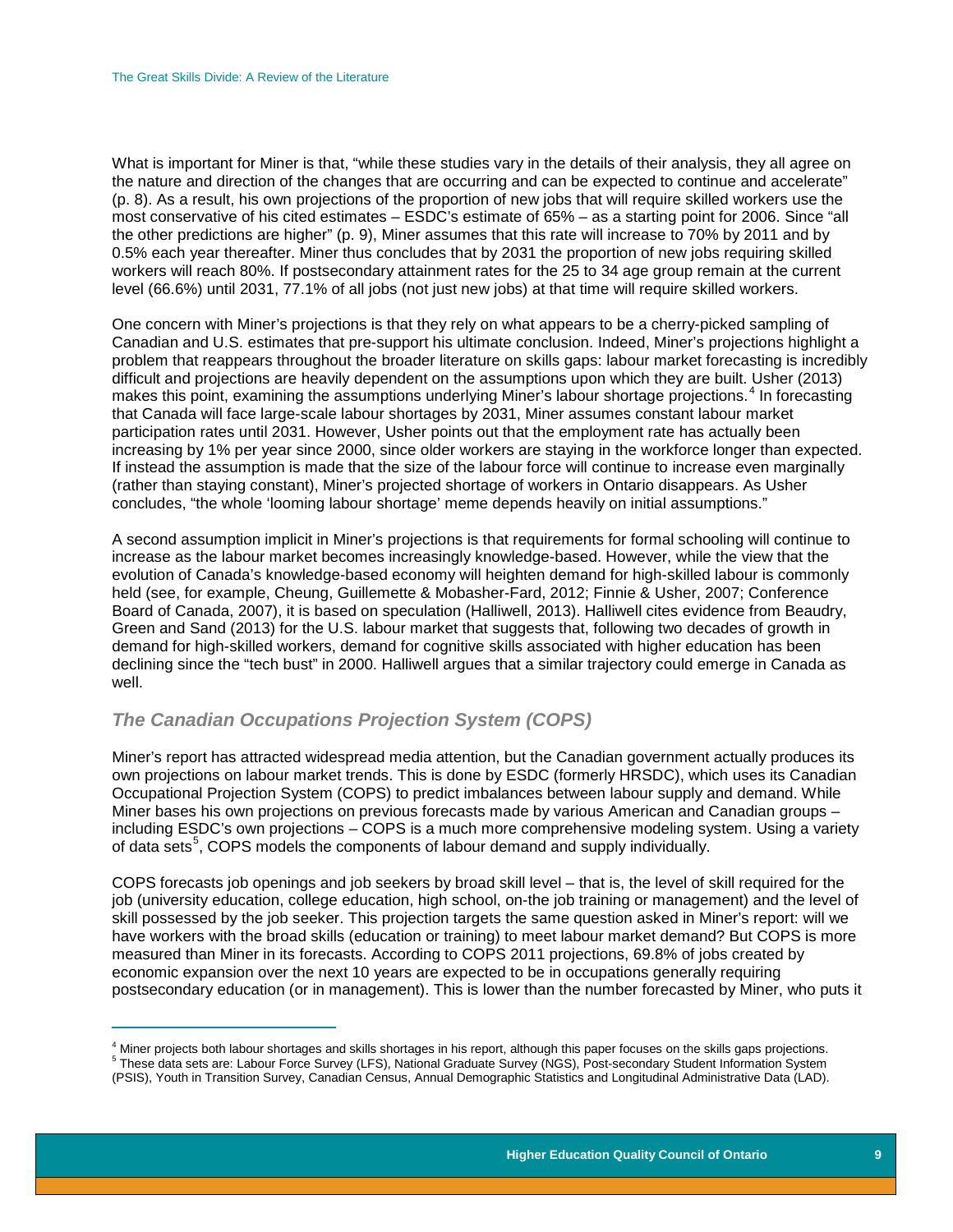at 75% by 2021. COPS also projects that 71.1% of school leavers in the next 10 years will have the postsecondary education required to fill these jobs. As a result, in contrast to Miner, ESDC reports that "no major imbalances by skill level are projected over the next decade" (p. 7).

#### *More Evidence on whether or not we need more Postsecondary Graduates*

Although Miner's advocacy for greater postsecondary enrolment has garnered headlines, Canada has already witnessed a rapid expansion of postsecondary education (Clark, Trick & Van Loon, 2011). In fact, a major concern has been whether or not Canada is graduating too many postsecondary students, not whether or not it has enough graduates.

Evidence suggests that Canada has done a generally good job in supplying the labour market with postsecondary graduates in the past decades (Halliwell, 2013; Drewes, 2010; Boothby & Drewes, 2010). For example, looking at 2011 Canadian National Household Survey (NHS) data, Burleton et al. (2013) point out that unemployment rates are significantly lower for individuals with a postsecondary education. In 2011, unemployment rates for the 25 to 29 year old cohort with some form of postsecondary education ranged from 6 to 8% (depending on education levels) and dip to 5.5% for individuals who received their bachelor's degree in Canada, compared to 10.4% for individuals in this age group with only a high school diploma.

Others point to the continued existence of a "wage premium" for postsecondary graduates. The idea here is that, if employers are paying more for workers with degrees than for ones without, it is because they believe that postsecondary educated workers possess greater skills and that these skills are required for the positions employers are seeking to fill. Put differently, if there were too many postsecondary graduates, the labour market would respond and the wage advantage of postsecondary graduates over their high school-educated counterparts would begin to disappear (Carnevale, Smith & Strohl, 2010).

However, this has not been the case. In the past 30 years, the positive relationship between earnings and level of education has frequently been re-established (Walters, 2004). Most recently, a Statistics Canada report by Marc Frenette found that the earnings premium associated with a bachelor's degree over a 20-year period was an average of \$728,000 for men and \$442,000 for women. Men with college certificates had an average premium of \$248,000, while women with the same credential averaged a premium of \$180,000 (Frenette, 2014).<sup>[6](#page-10-1)</sup> Torben Drewes (2010) looked at the Ontario context specifically, using annual earnings estimates from the National Graduates Surveys and Census data for graduates from 1986 to 2005 to find that the earnings premiums to postsecondary education continue to grow moderately. This is an important conclusion given the influx of students into the system in the past decade.

#### <span id="page-10-0"></span>**Claim 2: Canadian postsecondary students are graduating with the wrong credentials to meet current and future labour market demands**

Even if job seekers have the right education and training to meet job opening needs at the aggregate level, skills shortages may still exist in specific occupations. Indeed, the conclusion that skills shortages are largely confined to specific occupations in Canada has gained traction in the media and literature (Wright, 2014; Burleton et al., 2013; Grant, 2013; Halliwell, 2013; Mendelson & Zon, 2013). Yet there is significant disagreement as to which occupations face the most serious shortages. In March 2013, a member of the federal government made waves with his comment that Canada has "too many kids getting BAs and not enough welders" (Weston, 2013). This narrative has also become popular in the media (Turpin, 2014; Watts-Rynard, 2014; Lynch 2013; Sorensen, 2013).

<span id="page-10-1"></span> $\overline{\phantom{a}}$  $^6$  The difference in average wage premiums for men and women is troubling, but a discussion of this issue is outside the scope of this paper.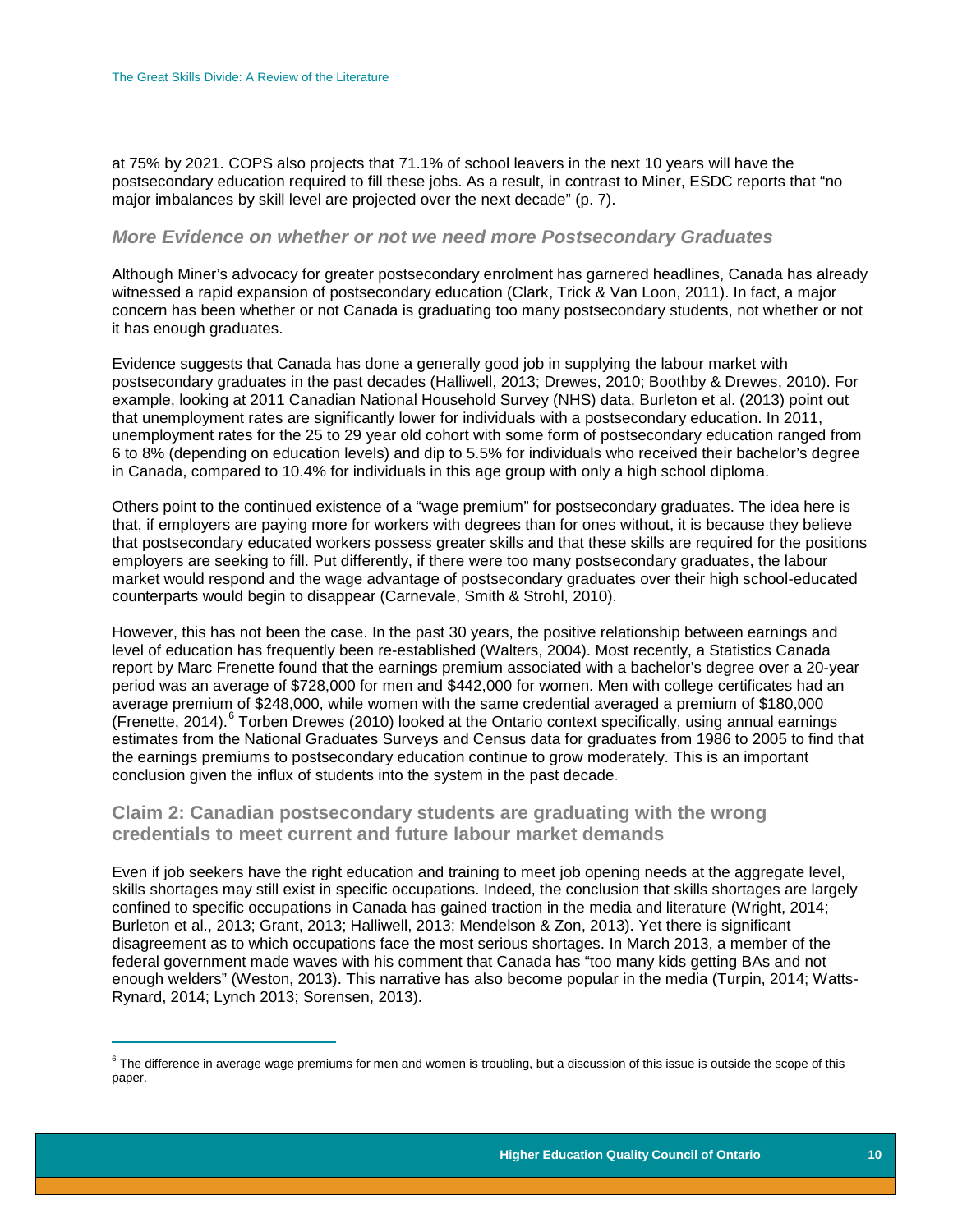It is worth examining the evidence in support of this view. There is some evidence to support the assessment that Canada's primary concern should be with labour shortages in skilled trades. For example, ManpowerGroup's 2013 Talent Shortage Survey, which surveyed nearly 38,000 globally (and 10,000 in the Americas<sup>[7](#page-11-1)</sup>), found that both Canadian and global employers ranked skilled trades as the most difficult positions to fill. According to ManpowerGroup, the 10 jobs Canadian employers have the most difficulty filling are:

#### <span id="page-11-0"></span>**Table 1: ManPowerGroup's List of Occupations Employers are Having Difficulty Filling**

| Top 10 Jobs Canadian Employers are Having Difficulty Filling |                                                     |  |
|--------------------------------------------------------------|-----------------------------------------------------|--|
| 1 <sup>1</sup>                                               | <b>Skilled trades</b>                               |  |
| 2.                                                           | Engineers                                           |  |
| 3.                                                           | Management/Executive                                |  |
| 4.                                                           | Sales representatives                               |  |
|                                                              | 5. Technicians                                      |  |
| 6.                                                           | <b>Drivers</b>                                      |  |
| 7.                                                           | Accounting & finance staff                          |  |
| <b>IT staff</b><br>8.                                        |                                                     |  |
| 9.                                                           | <b>Teachers</b>                                     |  |
|                                                              | 10. Labourers                                       |  |
|                                                              | Source: ManpowerGroup Talent Shortage Survey (2013) |  |

However, it is important to be cautious when drawing conclusions from employer surveys. While they can be useful in assessing "the actual issues and real needs of… employers" (Stuckey & Munro, 2013, p. ii), they are also subjective surveys and there is incentive for employers to overstate labour market imbalances in order to influence policymaking. Unsurprisingly, then, the tendency of employer surveys to overestimate labour market shortages has been noted (Lefebvre, Simonova & Wang, 2012).

In a 2012 report prepared for CIBC, Benajmin Tal argues that, instead of relying on what businesses are saying, a better approach to assessing skilled labour shortages is to look at what they are doing. This means examining whether rapidly rising wages and low or falling unemployment rates are observable in occupations where employers say they are facing skills shortages. Using this approach, Tal identified 25 occupations constituting 21% of the Canadian labour market – showing signs of skilled labour shortages. These 25 occupations had an average unemployment rate of just above 1%, with wages increasing at an average rate of 3.9% annually, twice as fast as in the broader economy. Using similar methods, Tal also identified 20 occupations with a surplus of workers. In 2012, these jobs constituted 16% of total unemployment and experienced zero wage growth:

 $\overline{a}$ 

<span id="page-11-1"></span> $7$  The survey does not specify how many of these employers were Canadian.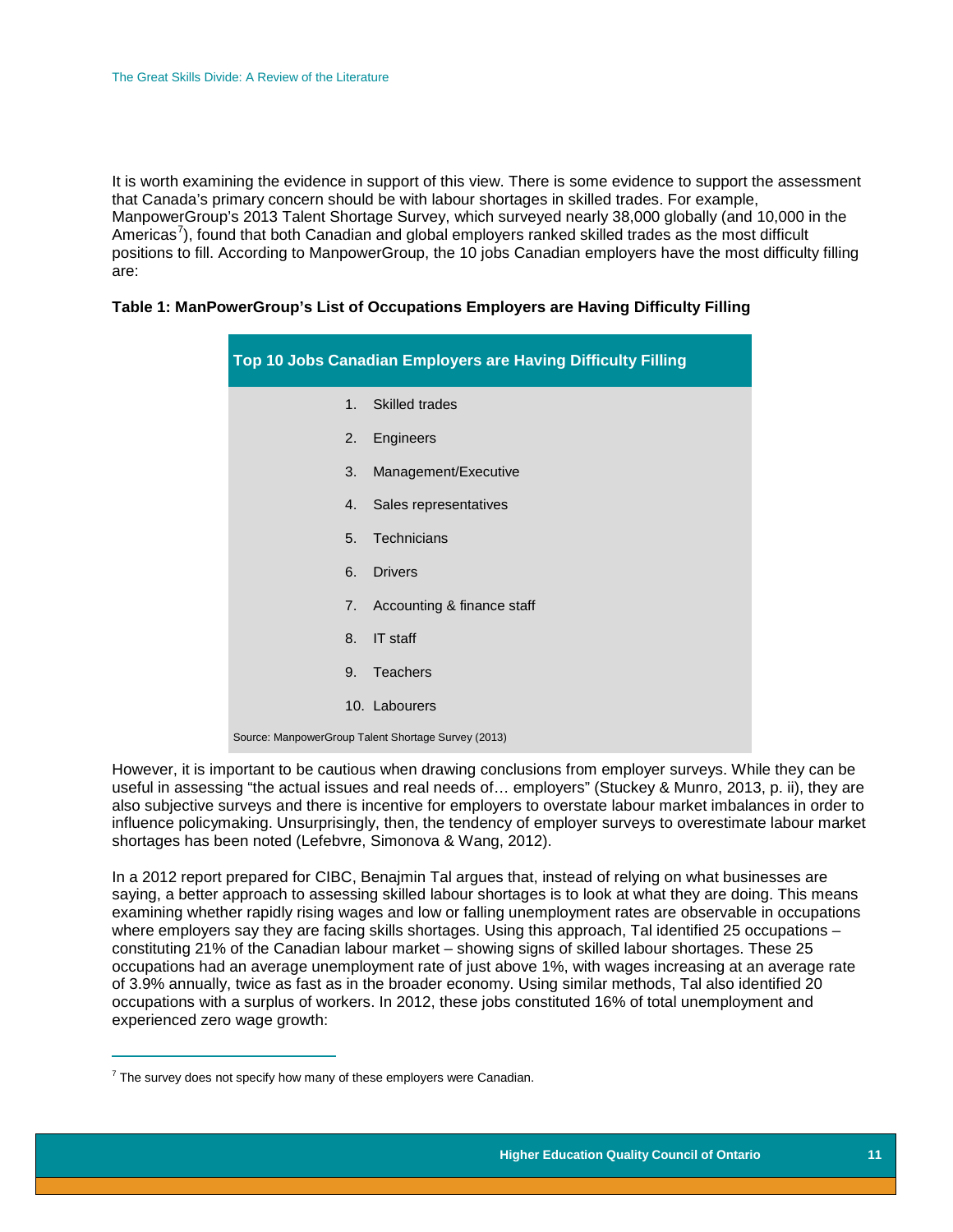#### <span id="page-12-0"></span>**Table 2: Tal's Occupations Showing Signs of Skills Shortages and Labour Surplus**

| 25 Occupations Showing Signs of Skills Shortages                                    | 20 Occupations Showing Signs of Labour Surplus                                           |
|-------------------------------------------------------------------------------------|------------------------------------------------------------------------------------------|
| Managers in Engineering, Architecture, Science and                                  | Managers in manufacturing and Utilities                                                  |
| <b>Information Systems</b>                                                          | <b>Clerical Supervisors</b>                                                              |
| Managers in Health, Education, Social and Community<br><b>Services</b>              | <b>Clerical Occupations</b>                                                              |
| Managers in Construction and Transportation                                         | Clerical Occupations, General Office Skills                                              |
| Auditors, Accountants & Investment Professionals                                    | <b>Office Equipment Operators</b>                                                        |
| Human Resources and Business Service Professionals                                  | <b>Finance and Insurance Clerks</b>                                                      |
| Professional Occupations in Natural and Applied                                     | Mail & Message Distribution Occupations                                                  |
| Sciences                                                                            | Secondary/Elementary Teachers and Counsellors                                            |
| <b>Physical Science Professionals</b>                                               | <b>Sales and Service Supervisors</b>                                                     |
| Life Science Professionals                                                          | Cashiers                                                                                 |
| Civil, Mechanical, Electrical and Chemical Engineers                                | Occupations in Food and Beverage Services                                                |
| <b>Other Engineers</b>                                                              | Tour and Recreational Guides and Amusement                                               |
| Professional Occupations in Health                                                  | Occupations                                                                              |
| Physicians, Dentists and Veterinarians                                              | Other Attendants in Travel, Accommodation and<br>Recreation                              |
| Optometrists, Chiropractors, Other Health Diagnosing<br>and Treating Professionals  | <b>Technical Occupations in Personal Service</b>                                         |
| <b>Pharmacists, Dieticians and Nutritionists</b>                                    | <b>Other Occupations in Personal Service</b>                                             |
| Therapy and Assessment Professionals                                                | <b>Butchers and Bakers</b>                                                               |
| Nurse Supervisors and Registered Nurses                                             | Upholsterers, Tailors, Shoe Repairers, Jewellers and<br><b>Related Occupations</b>       |
| Technical & Related Occupations in Health                                           | Fishing Vessel Masters, Skippers and Fishermen/women                                     |
| Medical Technologists and Technicians (except Dental<br>Health)                     | Machine Operators and Related Workers in Metal and<br><b>Mineral Products Processing</b> |
| <b>Technical Occupations in Dental Health Care</b>                                  | Machine Operators and Related Workers in Pulp and                                        |
| Other Technical Occupations in Health Care (except<br>Dental)                       | <b>Paper Processing</b>                                                                  |
| Psychologists, Social Workers, Counsellors, Clergy and<br><b>Probation Officers</b> |                                                                                          |
| Supervisors, Mining, Oil and Gas                                                    |                                                                                          |
| Underground Miners, Oil and Gas Drillers and Related<br><b>Workers</b>              |                                                                                          |
| Supervisors in Manufacturing                                                        |                                                                                          |
| Supervisors, Processing Occupations                                                 |                                                                                          |

Source: Tal (2012)

ESDC's COPS similarly projects imbalances by occupation and has generated a list that is broadly similar to Tal's. While stressing that job seekers and job vacancies are in balance at the aggregate level, COPS found imbalances in specific occupations accounting for 15% of 2010 employment (with recent labour market conditions and projections indicating more job openings than job seekers). This number is not too far off Tal's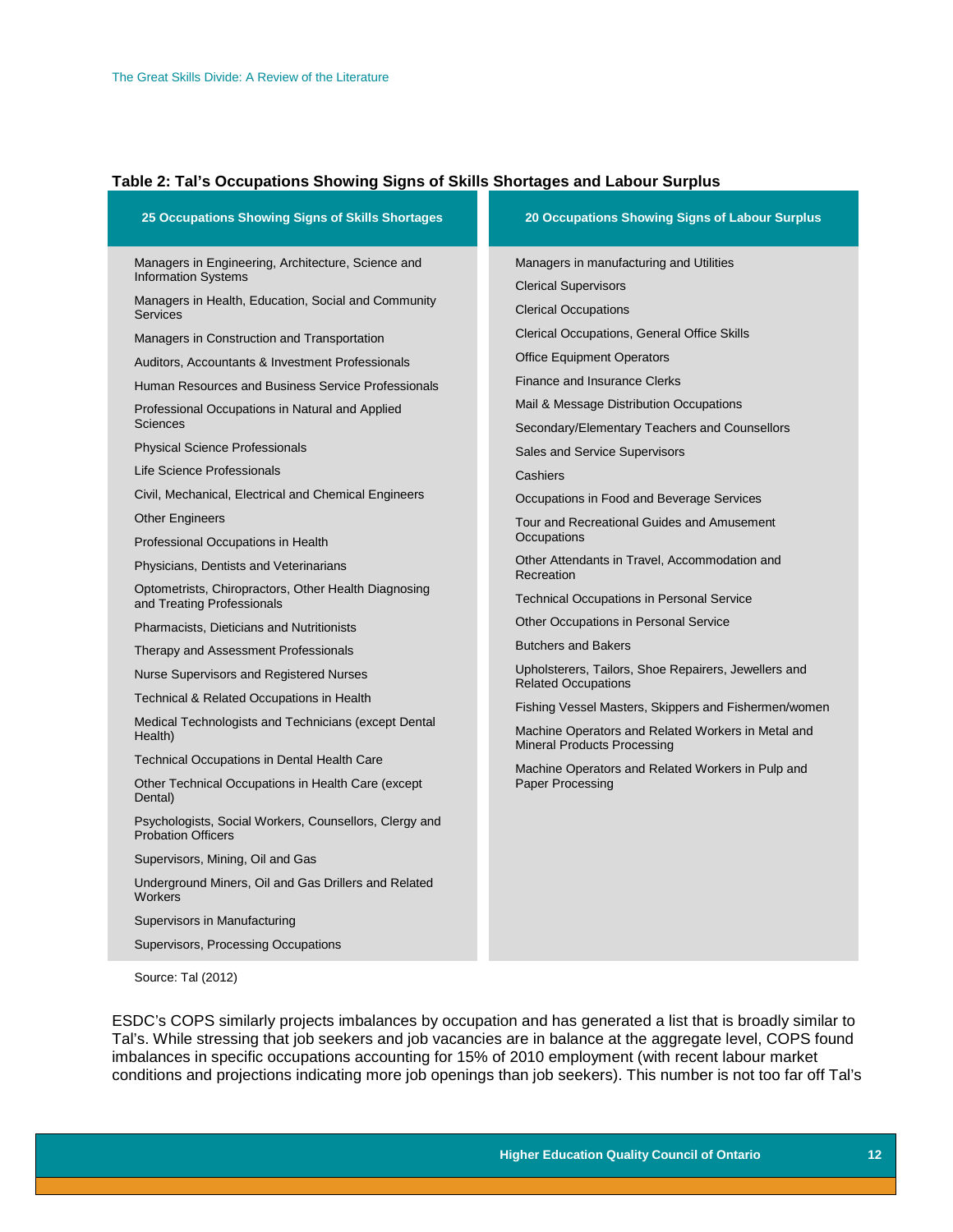projection of 21%, which uses 2012 (not 2010) employment numbers. Conversely, occupations with a surplus outlook – with more job seekers than job openings – accounted for 25% of 2010 employment. With Tal forecasting that occupations constituting 16% of the labour market will be in shortage, there is thus a greater gap between COPS' and Tal's projections for occupations facing shortages than surpluses. From these projections, COPS produced the lists of occupations in surplus and shortage shown in Table 3.

<span id="page-13-0"></span>

| <b>Occupation</b><br><b>Type</b>                                                                          | <b>COPS Occupations in Shortage</b>                                                                                                                                                                                                                                                                                                                                                            | <b>COPS Occupations in Surplus</b>                                                                                                                                                                                                                                       |
|-----------------------------------------------------------------------------------------------------------|------------------------------------------------------------------------------------------------------------------------------------------------------------------------------------------------------------------------------------------------------------------------------------------------------------------------------------------------------------------------------------------------|--------------------------------------------------------------------------------------------------------------------------------------------------------------------------------------------------------------------------------------------------------------------------|
| <b>Business,</b><br><b>Finance and</b><br><b>Administration</b>                                           | Human Resources and Business Service<br>Professionals; Administrative and<br><b>Regulatory Occupations</b>                                                                                                                                                                                                                                                                                     | Managers in Communication; Secretaries, Recorders and<br>Transcriptionists; Clerical Occupations, General Office<br>Skills; Office Equipment Operators; Library,<br>Correspondence and Related Information Clerks;<br>Recording, Scheduling and Distributing Occupations |
| <b>Natural and</b><br><b>Applied</b><br><b>Sciences and</b><br><b>Related</b>                             | Other Engineers; Architects, Urban<br>Planners and Land Surveyors                                                                                                                                                                                                                                                                                                                              | Computer and Information Systems Professionals;<br><b>Technical Occupations in Physical Sciences</b>                                                                                                                                                                     |
| <b>Health</b><br><b>Occupations</b>                                                                       | Managers in Health, Education, Social and<br>Community Services; Physicians, Dentists<br>and Veterinarians; Optometrists,<br>Chiropractors and Other Health Diagnosing<br>and Treating Professionals; Therapy and<br>Assessment Professionals; Nurse<br>Supervisors and Registered Nurses;<br>Medical Technologists and Technicians;<br>Assisting Occupations in Support of Health<br>Services |                                                                                                                                                                                                                                                                          |
| <b>Social Science,</b><br><b>Education,</b><br><b>Government</b><br><b>Service and</b><br><b>Religion</b> | Managers in Health, Education, Social and<br>Community Services; Judges, Lawyers and<br>Quebec Notaries; College and Other<br>Vocational Instructors; Policy and Program<br><b>Officers: Researchers and Consultants</b>                                                                                                                                                                       |                                                                                                                                                                                                                                                                          |
| <b>Sales and</b><br><b>Service</b>                                                                        | Managers in Protective Services; Insurance<br>and Real Estates Sales Occupations and<br>Buyers; Police Officers and Firefighters;                                                                                                                                                                                                                                                              | Chefs and Cooks; Retail Salespersons; Occupations in<br>Travel and Accommodations; Occupations in Food and<br>Beverage Service; Cashiers; Other Sales and Related<br>Occupations; Food Counter Attendants, Kitchen Helpers                                               |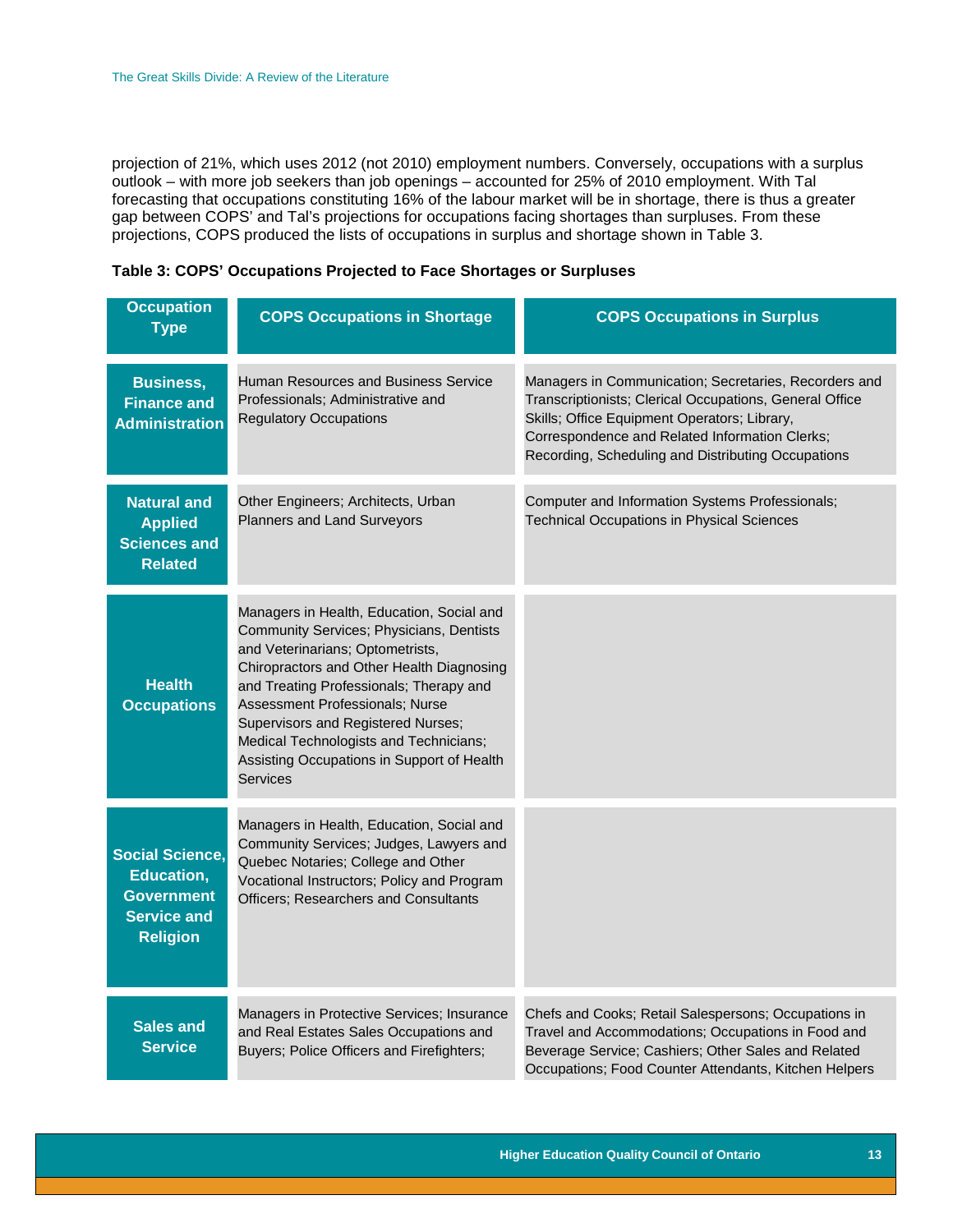| <b>Occupation</b><br><b>Type</b>                                                       | <b>COPS Occupations in Shortage</b>                                                                                                                             | <b>COPS Occupations in Surplus</b>                                                                                                                                                                                                                                                                                                                                                                                                                                                                                                                                                                                                                                |
|----------------------------------------------------------------------------------------|-----------------------------------------------------------------------------------------------------------------------------------------------------------------|-------------------------------------------------------------------------------------------------------------------------------------------------------------------------------------------------------------------------------------------------------------------------------------------------------------------------------------------------------------------------------------------------------------------------------------------------------------------------------------------------------------------------------------------------------------------------------------------------------------------------------------------------------------------|
|                                                                                        | Other Occupations in Protective Services                                                                                                                        | and Related Occupations; Security Guards and Related<br>Occupations; Other Elemental Service Occupations                                                                                                                                                                                                                                                                                                                                                                                                                                                                                                                                                          |
| Trades,<br><b>Transport and</b><br><b>Equipment</b><br>operators and<br><b>Related</b> | Managers in Construction and<br>Transportation                                                                                                                  | Facility Operation and Maintenance Managers; Machinists<br>and Related Occupations; Metal Forming, Shaping and<br>Erecting Trades; Carpenters and Cabinetmakers; Masonry<br>and Plastering Trades; Other Construction Trades;<br>Upholsters, Tailors, Shoe Repairers, Jewellers and<br>Related Occupations; Heavy Equipment Operators; Other<br>Transport Equipment Operators and Related Workers;<br>Other Installers, Repairers and Services; Longshore<br>Workers and Material Handlers; Trades Helpers and<br>Labourers; Public Works and Other Labourers                                                                                                     |
| <b>Unique to</b><br><b>Primary</b><br><b>Industry</b>                                  | Supervisors Logging and Forestry;<br>Supervisors Mining, Oil and Gas;<br>Contractors, Operators and Supervisors in<br>Agriculture, Horticulture and Aquaculture | Fishing Vessel Masters and Skippers; Logging and<br>Forestry Workers; Agriculture and Horticulture Workers;<br>Other Fishing and Trapping Occupations; Primary<br><b>Production Labourers</b>                                                                                                                                                                                                                                                                                                                                                                                                                                                                     |
| <b>Unique to</b><br>Processing,<br><b>Manufacturing,</b><br>and Utilities              |                                                                                                                                                                 | Supervisors, Assembly and Fabrication; Central Control<br>and Process Operators in Manufacturing and Processing;<br>Machine Operators and Related Workers in Metal and<br>Mineral Products Processing; Machine Operators and<br>Related Workers in Pulp and Paper Production; Machine<br>Operators and Related Workers in Textile Processing;<br>Machine Operators and Related Workers in Food,<br>Beverage and Tobacco Processing; Printing Machine<br>Operators and Related Occupations; Mechanical,<br>Electrical and Electronics Assemblers; Other Assembly<br>and Related Occupations; Machining, Metalworking,<br>Woodworking and Related Machine Operators |

Source: HRSCD 2011 COPS Reference Scenario

 $\overline{\phantom{a}}$ 

Because Tal and COPS both use ESDC's National Occupational Classification (NOC) system, which describes and classifies all Canadian occupations, in generating their lists of occupations in shortage, the two lists can easily be compared. The NOC system is a useful tool that organizes over 40,000 job titles into 500 occupational group descriptions, including everything from "skilled sales and service occupations" to "lawyers and Quebec notaries" (ESDC, 2013). However, in comparing COPS' and Tal's lists, it is important to note that NOCs are updated every five years to account for the evolution of the Canadian labour market and that COPS uses NOC coding from 2006, while Tal's report mainly uses 2011 NOC coding.<sup>[8](#page-14-0)</sup> Thus, some

<span id="page-14-0"></span> $8$  The NOC is updated every five years to match the census cycles. This process involves both labour market research and consultation.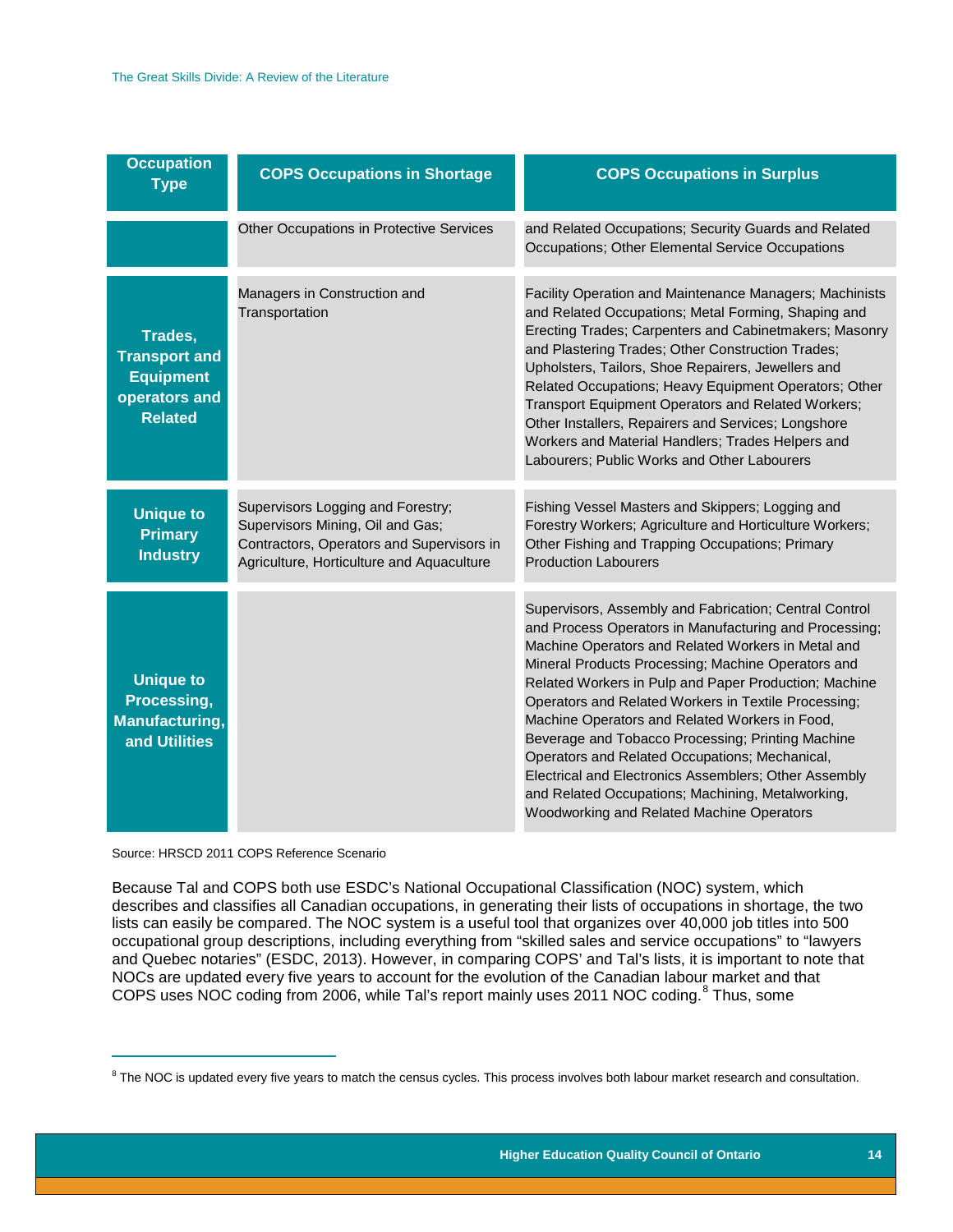differences in grouping are evident across the two reports and minor reordering was required on our part to facilitate comparability.

Reordering the two lists by NOC yields the lists in Tables 4 and 5.

#### <span id="page-15-0"></span>**Table 4: Tal's Occupations Showing Signs of Skill Shortages Sorted by Occupational Type (Using NOC 2011)**

|                                                                                                                   | <b>Business, Finance and Administrative Occupations</b>                                                                                                                                                                                                                                                                                                                                                                                                                                                                                                                       |                                     | <b>Natural and Applied Sciences and Related</b><br><b>Occupations</b>                                                                                                                                                                                                    |
|-------------------------------------------------------------------------------------------------------------------|-------------------------------------------------------------------------------------------------------------------------------------------------------------------------------------------------------------------------------------------------------------------------------------------------------------------------------------------------------------------------------------------------------------------------------------------------------------------------------------------------------------------------------------------------------------------------------|-------------------------------------|--------------------------------------------------------------------------------------------------------------------------------------------------------------------------------------------------------------------------------------------------------------------------|
| $\bullet$                                                                                                         | Auditors, Accountants and Investment Professionals<br>(NOC 111)<br>Human Resources and Business Service Professionals<br>(NOC 112)                                                                                                                                                                                                                                                                                                                                                                                                                                            | $\bullet$<br>$\bullet$<br>$\bullet$ | Managers in Engineering, Architecture, Science and<br>Information System (NOC 021)<br>Physical Science Professionals (NOC 211)<br>Life Science Professionals (NOC 212)<br>Civil, Mechanical, Electrical and Chemical Engineers<br>(NOC 213)<br>Other Engineers (NOC 214) |
|                                                                                                                   | <b>Health Occupations</b>                                                                                                                                                                                                                                                                                                                                                                                                                                                                                                                                                     |                                     | <b>Occupations in Education, Law and Social,</b><br><b>Community and Government Services</b>                                                                                                                                                                             |
| $\bullet$<br>$\bullet$<br>$\bullet$<br>$\bullet$<br>$\bullet$<br>$\bullet$<br>$\bullet$<br>$\bullet$<br>$\bullet$ | Managers in Health Care (NOC 031)<br>Physicians, Dentists, and Veterinarians (NOC 311)<br>Optometrists, Chiropractors, Other Health Diagnosing<br>and Treating Professionals (NOC 312)<br>Pharmacists, Dietitians and Nutritionists (NOC 313)<br>Therapy & Assessment Professionals (NOC 314)<br>Nurse Supervisors and Registered Nurses (NOC 315)<br>Medical Technologists and Technicians (Except Dental<br>Health) (NOC 321)<br>Technical Occupations in Dental Health Care<br>(NOC 322)<br>Other Technical Occupations in Health Care (Except<br>Dental Health) (NOC 323) |                                     | Managers in Education and Social and Community<br>Services (NOC 042)<br>Psychologists, Social Workers, Counsellors, Clergy and<br>Probation Officers (NOC 415)                                                                                                           |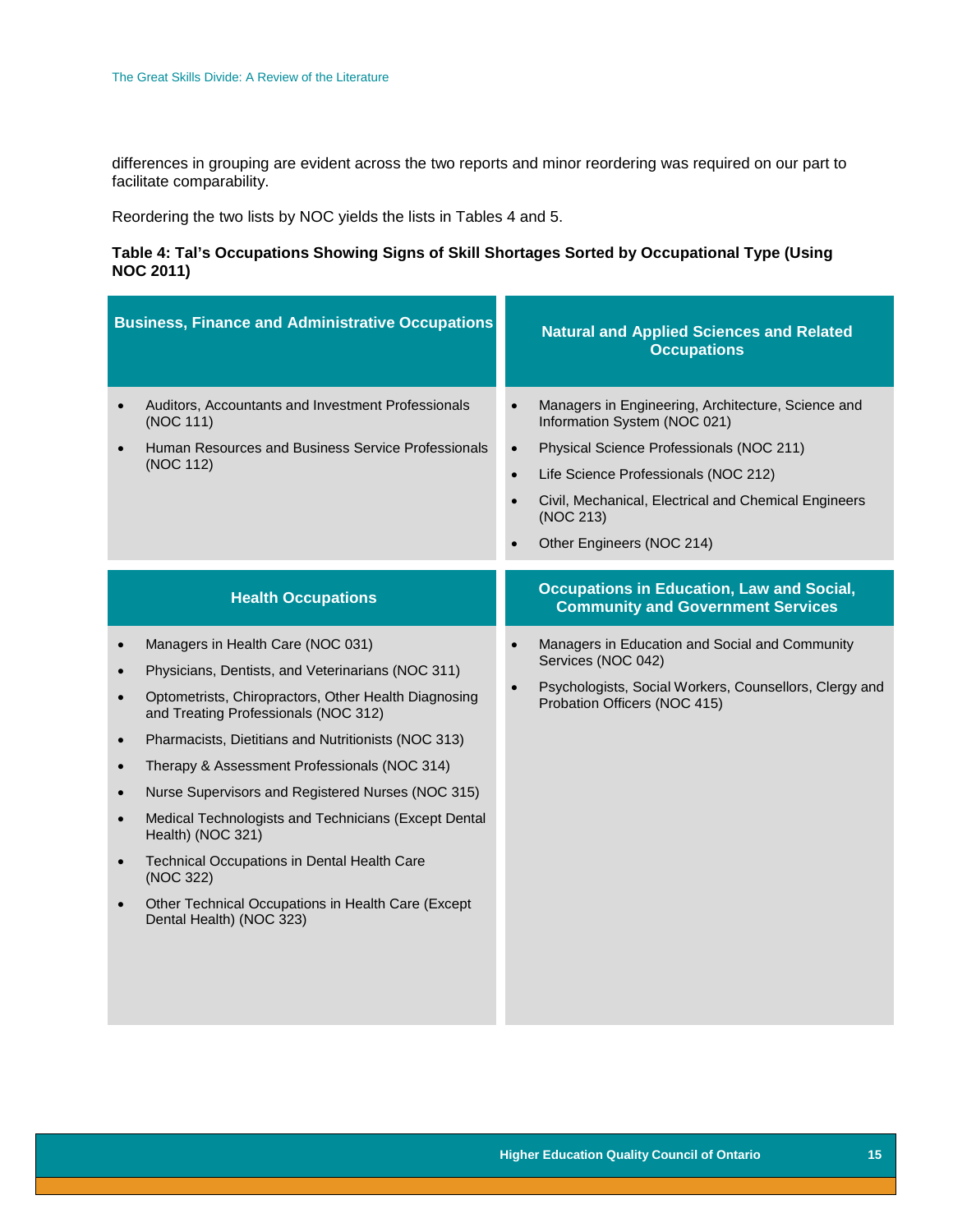#### **Trades, Transport and Equipment Operators and Related Occupations**

• Managers in Construction and Transportation (NOC 071)

#### **Natural Resources, Agriculture and Related Production Occupations**

- Supervisor, Mining, Oil and Gas Drillers and Related Workers (NOC 823)
- Underground Miners, Oil and Gas Drillers and Related Workers (NOC 823)

#### **Occupations in Manufacturing and Utilities**

- Supervisors in Manufacturing (NOC 921)
- Supervisors, Processing Occupations (NOC 921)

#### <span id="page-16-0"></span>**Table 5: COPS' Occupations Projected to be in Shortage Sorted by Occupational Type (Using NOC 2006)**

| <b>Business, Finance and Administrative Occupations</b> |                                                                                                                                                                                                                                                                                                                                                                                                                                                                    |           | <b>Natural and Applied Sciences and Related</b><br><b>Occupations</b>                                                                                                                                                                                      |
|---------------------------------------------------------|--------------------------------------------------------------------------------------------------------------------------------------------------------------------------------------------------------------------------------------------------------------------------------------------------------------------------------------------------------------------------------------------------------------------------------------------------------------------|-----------|------------------------------------------------------------------------------------------------------------------------------------------------------------------------------------------------------------------------------------------------------------|
|                                                         | Human Resources and Business Service Professionals<br>(NOC 112)<br>Administrative and Regulatory Occupations (NOC 122)                                                                                                                                                                                                                                                                                                                                             | $\bullet$ | Other Engineers (NOC 214)<br>Architects, Urban Planners and Land Surveyors (NOC<br>215)                                                                                                                                                                    |
|                                                         | <b>Health Occupations</b>                                                                                                                                                                                                                                                                                                                                                                                                                                          |           | <b>Occupations in Social Science, Education,</b><br><b>Government Services and Religion</b>                                                                                                                                                                |
| $\bullet$<br>$\bullet$<br>$\bullet$<br>$\bullet$        | Managers in Health Care, Education, Social and<br>Community Services (NOC 031)<br>Physicians, Dentists, and Veterinarians (NOC 311)<br>Optometrists, Chiropractors, Other Health Diagnosing<br>and Treating Professionals (NOC 312)<br>Therapy and Assessment Professionals (NOC 314)<br>Nurse Supervisors and Registered Nurses (NOC 315)<br>Medical Technologists and Technicians (NOC 321)<br>Assisting Occupations in Support and Health Services<br>(NOC 341) | $\bullet$ | Managers in Health, Education, Social and Community<br>Services (NOC 041)<br>Judges, Lawyers and Quebec Notaries (NOC 411)<br>Colleges and Other Vocational Instructors (NOC 413)<br>Policy and Program Officers, Researchers and<br>Consultants (NOC 416) |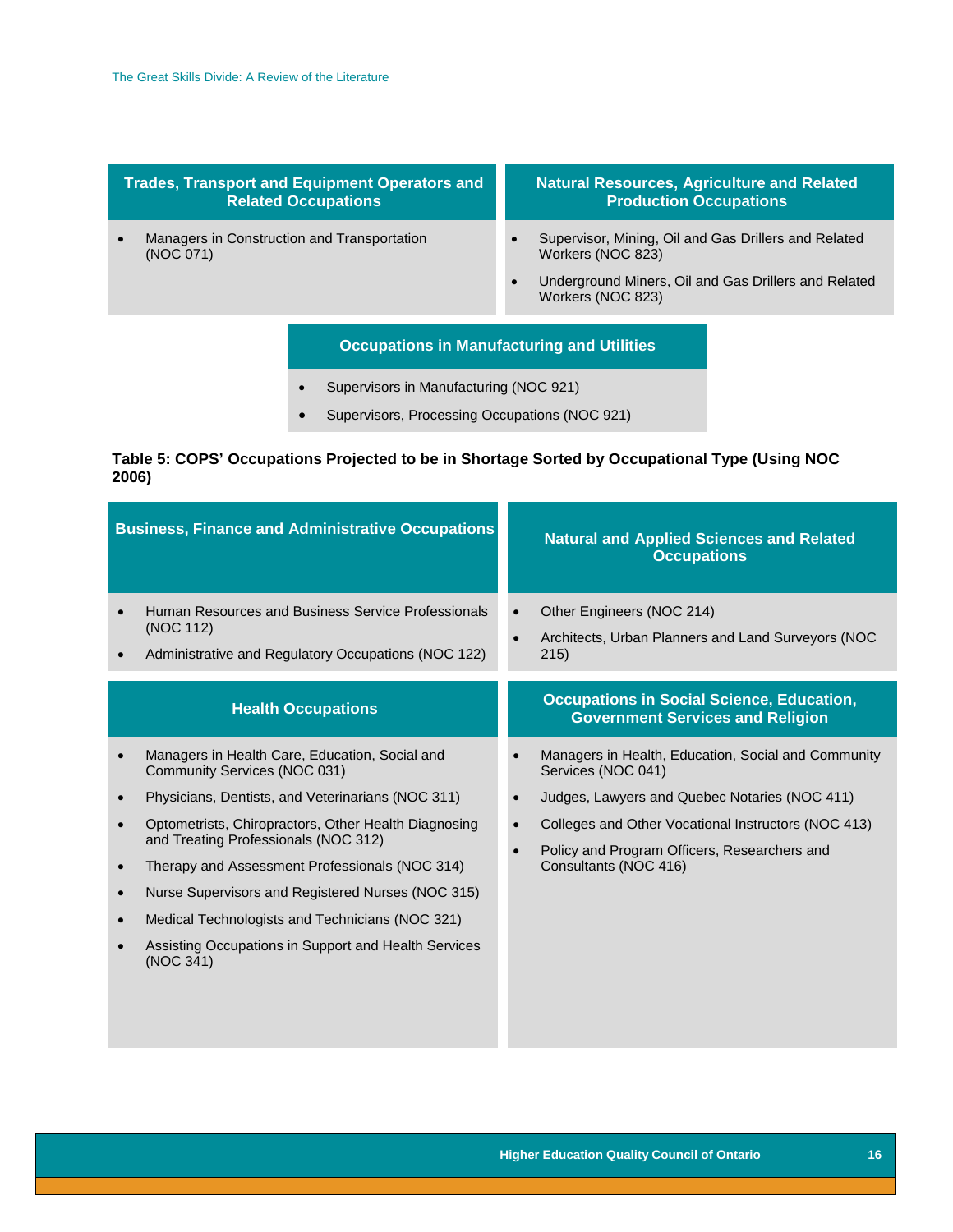- Managers in Protective Services (NOC 064)
- Insurance and Real Estate Sales Occupations and Buyers (NOC 623)
- Police Officers and Firefighters (NOC 626)
- Other Occupations in Protective Services (NOC 646)

#### **Sales and Service Occupations Trades, Transport and Equipment Operators and Related Occupations**

• Managers in Construction and Transportation (NOC 071)

#### **Occupations Unique to Primary Industry**

- Supervisors in Logging and Forestry (NOC 821)
- Supervisors in Mining, Oil and Gas (NOC 822)
- Contractors, Operators and Supervisors in Agriculture, Horticulture and Aquaculture (NOC 825)

The first observation to be made is that, at the occupational level, the two lists agree on where the shortages are located approximately half of the time. The area with the most agreement is health occupations. On both lists, health occupations have the highest number of individual NOCs in shortage, accounting for close to onethird of all jobs on each list.



<span id="page-17-0"></span>**Figure 1: Number of Occupations Predicted to Experience Shortages by Occupational Type**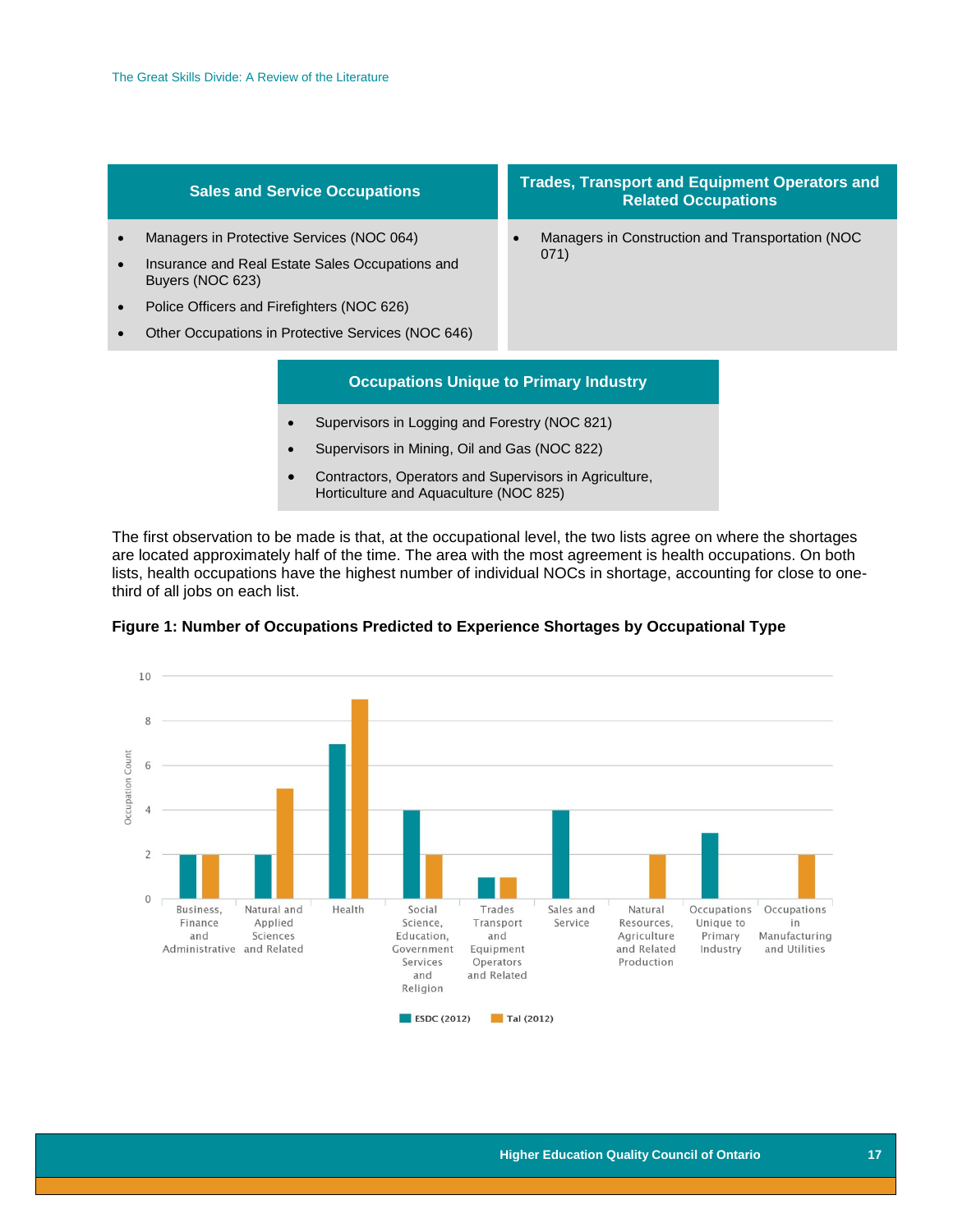$\overline{\phantom{a}}$ 

A second observation from both Tal and COPS projections is that almost all of the occupations that are expected to face labour shortages are in high-skilled occupations that require postsecondary education. Jobs that usually require a university bachelor's, master's or doctoral degree face the most significant shortages and account for close to one-half of the jobs listed by both Tal and COPS, with 10 of 20 occupations listed by COPS and 12 of the 1[9](#page-18-1) occupations listed by Tal falling into this category.<sup>9</sup> Almost all of the remaining occupations on both lists are occupations that usually require college, vocational education or apprenticeship training. This grouping accounts for seven occupations on both lists.

#### <span id="page-18-0"></span>**Table 6: Occupations in Shortage (Excluding Management) by Skill Level Typically Required**

| <b>Skill Level</b>                                                                                                                                                                                                                                                                                                                                                                                                                                                                                                                                                                                                                                                                                                                                           | Tal (2012)                                                                                                                                                                                                                                                                                                                                                                                                                          | <b>COPS (2012)</b>                                                                                                                                                                                                                                                                                                                                                                                                                                                                                                                                                 |  |
|--------------------------------------------------------------------------------------------------------------------------------------------------------------------------------------------------------------------------------------------------------------------------------------------------------------------------------------------------------------------------------------------------------------------------------------------------------------------------------------------------------------------------------------------------------------------------------------------------------------------------------------------------------------------------------------------------------------------------------------------------------------|-------------------------------------------------------------------------------------------------------------------------------------------------------------------------------------------------------------------------------------------------------------------------------------------------------------------------------------------------------------------------------------------------------------------------------------|--------------------------------------------------------------------------------------------------------------------------------------------------------------------------------------------------------------------------------------------------------------------------------------------------------------------------------------------------------------------------------------------------------------------------------------------------------------------------------------------------------------------------------------------------------------------|--|
| 1. Auditors, Accountants and Investment<br>Professionals<br>2. Human Resources and Business<br>Service Professionals<br>3. Physical Science Professionals<br>4. Life Science Professionals<br>5. Civil, Mechanical, Electrical and<br><b>Chemical Engineers</b><br>6. Other Engineers<br>7. Physicians, Dentists and Veterinarians<br>8. Optometrists, Chiropractors, Other<br><b>University Education</b><br>Health Diagnosing and Treating<br>(NOC $2^{nd}$ digit 0 or 1)<br>Professionals<br>9. Pharmacists, Dietitians and<br><b>Nutritionists</b><br>10. Therapy and Assessment<br>Professionals<br>11. Nurse Supervisors and Registered<br><b>Nurses</b><br>12. Psychologists, Social Workers,<br>Counsellors, Clergy and Probation<br><b>Officers</b> |                                                                                                                                                                                                                                                                                                                                                                                                                                     | 1. Human Resources and Business<br>Service Professionals<br>2. Other Engineers<br>3. Architects, Urban Planners and Land<br><b>Surveyors</b><br>4. Physicians, Dentists and Veterinarians<br>5. Optometrists, Chiropractors, Other<br>Health Diagnosing and Treating<br>Professionals<br>6. Therapy and Assessment<br>Professionals<br>7. Nurse Supervisors and Registered<br><b>Nurses</b><br>8. Judges, Lawyers and Quebec Notaries<br>9. Colleges and Other Vocational<br>Instructors<br>10. Policy and Program Officers,<br><b>Researchers and Consultants</b> |  |
| <b>College, Vocational</b><br><b>Education or</b><br><b>Apprenticeship Training</b><br>(NOC $2^{nd}$ digit 0 or 1)                                                                                                                                                                                                                                                                                                                                                                                                                                                                                                                                                                                                                                           | 1. Medical Technologists and Technicians<br>(except Dental Health)<br>2. Technical Occupations in Dental Health<br>Care<br>3. Other Technical Occupations in Health<br>Care (Except Dental Health)<br>4. Supervisors, Mining, Oil and Gas<br>Drillers and Related Workers<br>5. Underground Miners, Oil and Gas<br><b>Drillers and Related Workers</b><br>6. Supervisors in Manufacturing<br>7. Supervisors, Processing Occupations | 1. Administrative and Regulatory<br>Occupations<br>2. Medical Technologists and Technicians<br>3. Insurance, Real Estate Sales<br>Occupations and Buyers<br>4. Police Officers and Firefighters<br>5. Supervisors in Logging and Forestry<br>6. Supervisors in Mining, Oil and Gas<br>7. Contractors, Operators and<br>Supervisors in Agriculture, Horticulture<br>and Aquaculture                                                                                                                                                                                 |  |

<span id="page-18-1"></span><sup>&</sup>lt;sup>9</sup> Note that these numbers exclude management positions (accounting for three occupations in shortage on each list) because COPS does not classify management positions by skill level.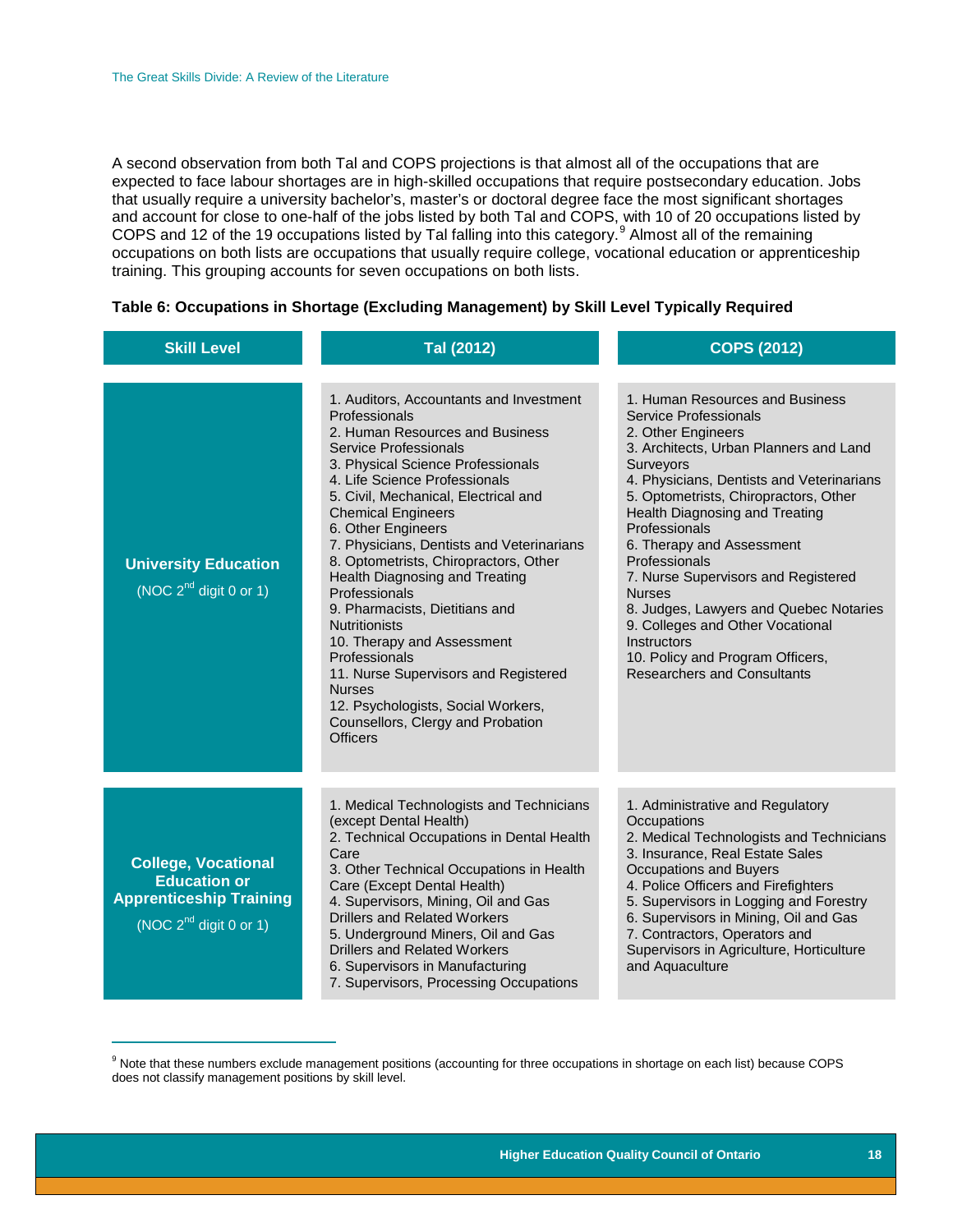| <b>Skill Level</b>                                                                                       | Tal (2012)  | <b>COPS (2012)</b>                                                                                                  |
|----------------------------------------------------------------------------------------------------------|-------------|---------------------------------------------------------------------------------------------------------------------|
| <b>Secondary School</b><br>and/or Occupation-<br><b>Specific Training</b><br>(NOC $2^{nd}$ digit 0 or 1) | <b>None</b> | 1. Assisting Occupations in Support and<br><b>Health Services</b><br>2. Other Occupations in Protective<br>Services |
|                                                                                                          |             |                                                                                                                     |
| <b>On-the-job Training</b><br>(NOC $2^{nd}$ digit 0 or 1)                                                | <b>None</b> | None                                                                                                                |

By disaggregating this grouping further, it is possible to glean some insight into whether or not current narratives of a shortage of skilled tradespeople in Canada hold true. Both COPS' and Tal's lists suggest that this common claim is not supported by the evidence. In fact, although the pathway to entry for various occupations varies by province, Alex Usher (2013a) estimates that only five or so of the occupations listed by Tal require apprenticeships, a number that correlates approximately with the COPS list. It is thus difficult to draw support for the conclusion that Canada faces its largest shortages in skilled trades from these lists.

Both lists do, however, support the conclusion that there is weak demand in low-skilled occupations (not requiring postsecondary education). Secondary school and/or on-the-job training is a sufficient level of educational attainment for only two of the occupations listed by COPS and none of those listed by Tal. Unsurprisingly, then, both lists of occupations projected to be in a labour surplus position are also dominated by low-skilled occupations (Tables 2 and 3).

#### <span id="page-19-0"></span>*More evidence on whether or not Canadians have the Right Credentials*

With both COPS and Tal's lists of occupational shortages heavily dominated by high-skill occupations, one possible conclusion is that Canada needs to ramp up postsecondary attainment. An alternative possible implication is that Canada has enough postsecondary graduates but in the wrong fields; that is, too many liberal arts and humanities graduates and too few STEM (science, technology, engineering and mathematics) graduates (Meredith, 2014). This, it is argued, has led to a skills mismatch, with liberal arts and humanities graduates ending up in low-skilled employment for which they are over-qualified, while high-skilled jobs go unfilled (Burleton et al., 2013).

Some support for this view can be drawn from the observation that occupations in STEM fields are heavily represented on both COPS and Tal's lists. A quick – and by no means comprehensive – scan of the two lists shows that somewhere between one-half to one-third of all occupations listed (with Tal's report on the higher end) require either a postsecondary STEM degree, or a high level of proficiency in one of these fields.

If high-skilled STEM jobs are going unfilled, as COPS and Tal show, does it also hold that there are a growing number of over-qualified PSE graduates in Canadian labour markets, and specifically graduates from liberal arts and humanities fields? Yes and no. Over-qualification certainly exists among young Canadian university graduates. A recent report by Uppal and LaRochelle-Côté (2014) for Statistics Canada found that 18% of university graduates aged 25 to  $34^{10}$  $34^{10}$  $34^{10}$  worked in occupations usually requiring a high school education or less, while 40% worked in occupations usually requiring a college-level education or less. However, these figures have remained essentially unchanged for the last two decades.

 $\overline{\phantom{a}}$ 

<span id="page-19-1"></span> $10$  This excludes individuals working in management positions because ESDC classifies these positions differently.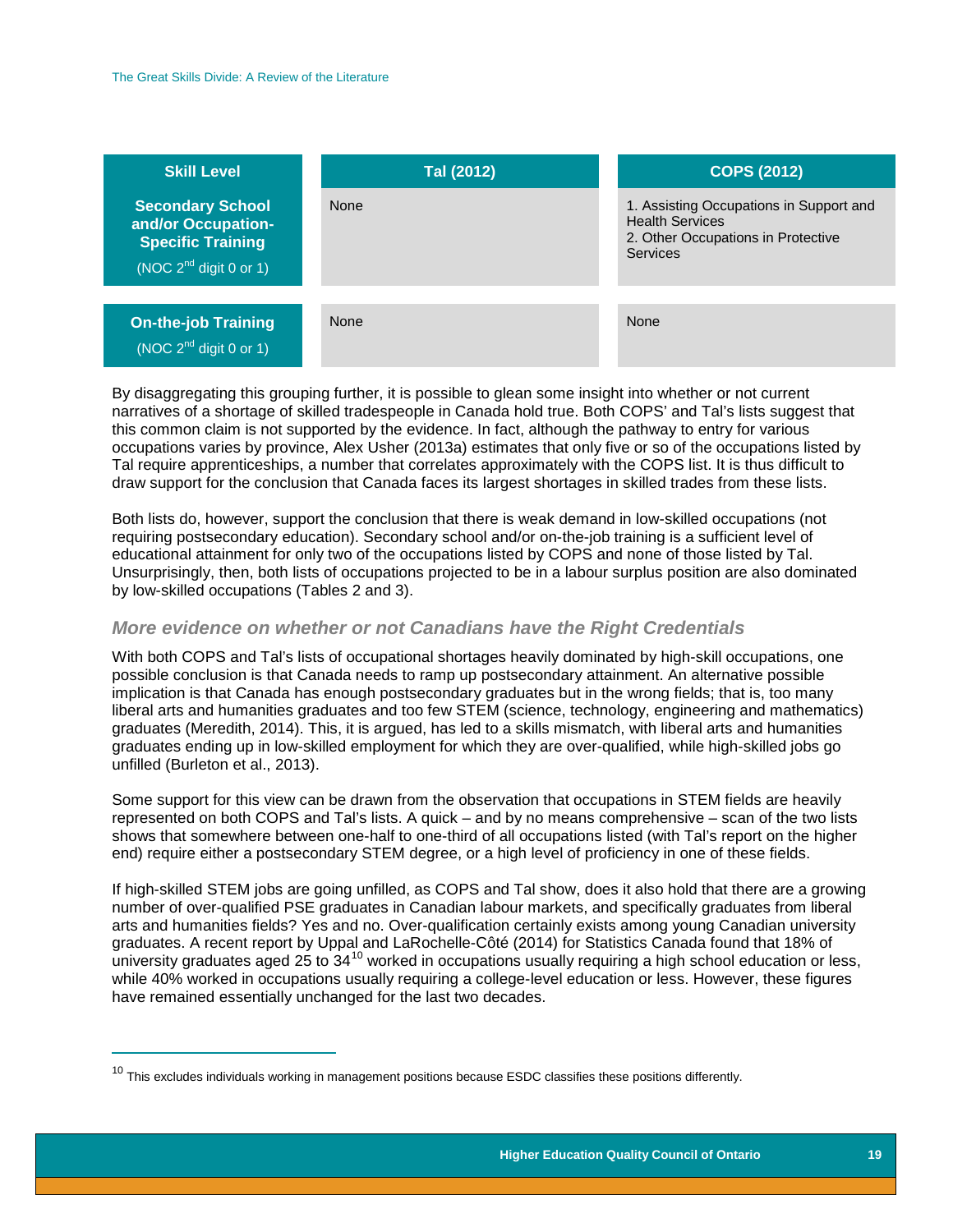Nevertheless, over-qualification does vary significantly by field of study. Uppal and LaRochelle-Côté found that three areas of study – business, management and public administration; social and behavioural sciences and law; and humanities – accounted for 60% of all overqualified individuals. The highest rates of overqualification were found among humanities graduates (with one-third of these graduates working in occupations usually requiring high school or less), while the lowest rates were found in education; architecture, engineering and related technologies; and health and related areas (with a rate of overqualification between 9 and 13%). These findings also align with an earlier study by Li, Gervais and Duval (2006), which found that graduates in the fields of arts, humanities and social sciences were most likely to be over-qualified (25.6% were over-qualified in 2001), compared to only 15.5% for sciences and health graduates.

Further evidence on over-qualification by field of study has been drawn from wage data. When measured using earnings, Drewes (2010) found that the variation in earnings across fields of study in Ontario is increasing, indicating there is a lag between enrolment patterns by field of study and labour market requirements. Specifically, growth in earnings for graduates in engineering, math and computer science has outpaced wage growth for other postsecondary graduates, suggesting that demand for graduates in these fields is greater than supply. At the same time, however, there is evidence to support that the gap in earnings between liberal arts or humanities graduates and other graduates may diminish over time (Adamuti-Trache, Hawkey, Scheutze & Glickman, 2006; Giles & Drewes, 2001). This aligns with a body of literature arguing that the skills required in rapidly changing labour market are difficult to predict, and liberal arts graduates possess the skills needed to adapt as the market evolves over time (Brisbois, Orton & Saunders, 2008; Axelrod, Anisef & Lin, 2001; Giles & Drewes, 2001).

#### <span id="page-20-0"></span>**Claim 3: Canadian students have the right credentials but lack the essential skills employers require**

What has emerged thus far from this literature review is that the evidence on skills shortages – when measured in terms of the requirements for formal credentials – is mixed at best. However, another story being told is that although potential employees may have the proper credentials, they often lack the right essential or "soft" skills. Essential skills are defined as those skills and competencies that provide the groundwork for learning all other skills and include such abilities as literacy, numeracy and working with others (Stuckey & Munro, 2013). "Soft" skills are a subset of essential skills, referring more narrowly to personal attributes like determination, confidence and persistence. They are also sometimes more accurately described as "transferable life skills", because they are seen as being transferable to and necessary for success in any job (Weingarten, 2014). These "soft" skills stand in contrast to "hard" skills, which are defined as "technical expertise or content knowledge" (Sattler & Peters, 2012). It should be noted that this report uses the terms "soft" or "hard" skills when referencing literature or employer surveys that themselves use this term. In all other cases, we use the term "essential skills" as we are referring to this broader set of foundational skills.

Because it is difficult to predict what occupations will be important in the future, essential skills are seen as fundamental to ensuring that workers can adjust to workplace change. Worryingly, it has become increasingly common to hear anecdotes of the engineering or IT firm which, despite the availability of trained engineers or technicians, cannot find workers with the right cognitive and communication skills to work in the field (Finnie, 2013; Stuckey & Munro, 2013).

Anecdotal evidence aside, it is very difficult to measure an essential or soft skills gap. This is one reason why much of the literature, including Miner's report or ESDC's COPS, uses education as a proxy for "skills." Degree completion can be measured but essential skills are a much less tangible concept and difficult to quantify. Moreover, a variety of terms for various competencies are often used interchangeably, and terms like "essential" or "soft" skills have come to be applied to an unhelpfully wide range of behaviours (Jackson, 2009).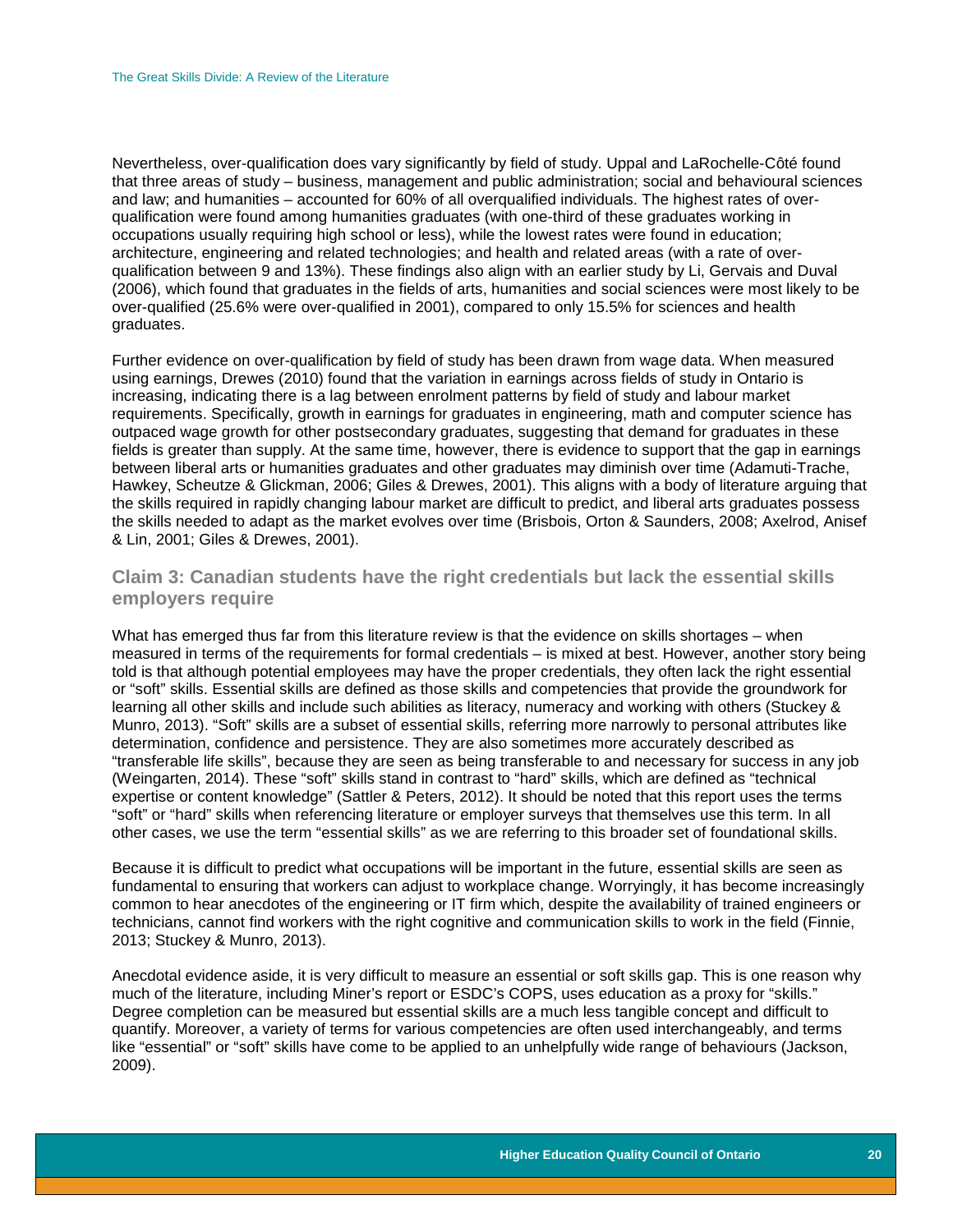#### <span id="page-21-0"></span>*Employer Surveys*

Those attempts that have been made to quantify the skills gap come mostly from employer surveys that ask employers to assess both the credentials and skillsets of the pool of workers applying for jobs.

What constitutes an essential skill varies across surveys. The Canadian Chamber of Commerce (2012) uses ESDC's list of nine basic skills: reading, writing, document use, numeracy, thinking skills, oral communication, computer use, teamwork and continuous learning. The Chamber found significant deficiencies in these skills across provinces. It also shares the concerns of employers familiar with programs like Ontario's Second Career Program, which retrain unemployed workers, that too many participating workers lack the essential skills required to be effectively retrained.

The Conference Board of Canada's (2013) report paints an even more dire picture for Ontario. Of the more than 1,500 Ontario employers surveyed, over 70% said that their workers have insufficient critical thinking and problem-solving skills, 46% said that they lack oral communication skills, and 42% said that workers are deficient in literacy skills (Figure 2). Employers were least likely to cite numeracy skills as being deficient, but even here 22% of employers said that they see gaps.



#### <span id="page-21-1"></span>**Figure 2: The Conference Board of Canada's Essential Skills Gaps**

Source: The Conference Board of Canada (2013)

The Canadian Council of Chief Executives' (2014) employer survey (n=95) is of particular interest to this report because it asked employers what skills they look for in entry-level hires specifically. The CCCE survey found that employers prioritize soft skills over hard skills when hiring. According to employers, the skills they look for most in job candidates for entry-level positions are people skills/relationship building, communication skills and problem solving skills (Figure 3).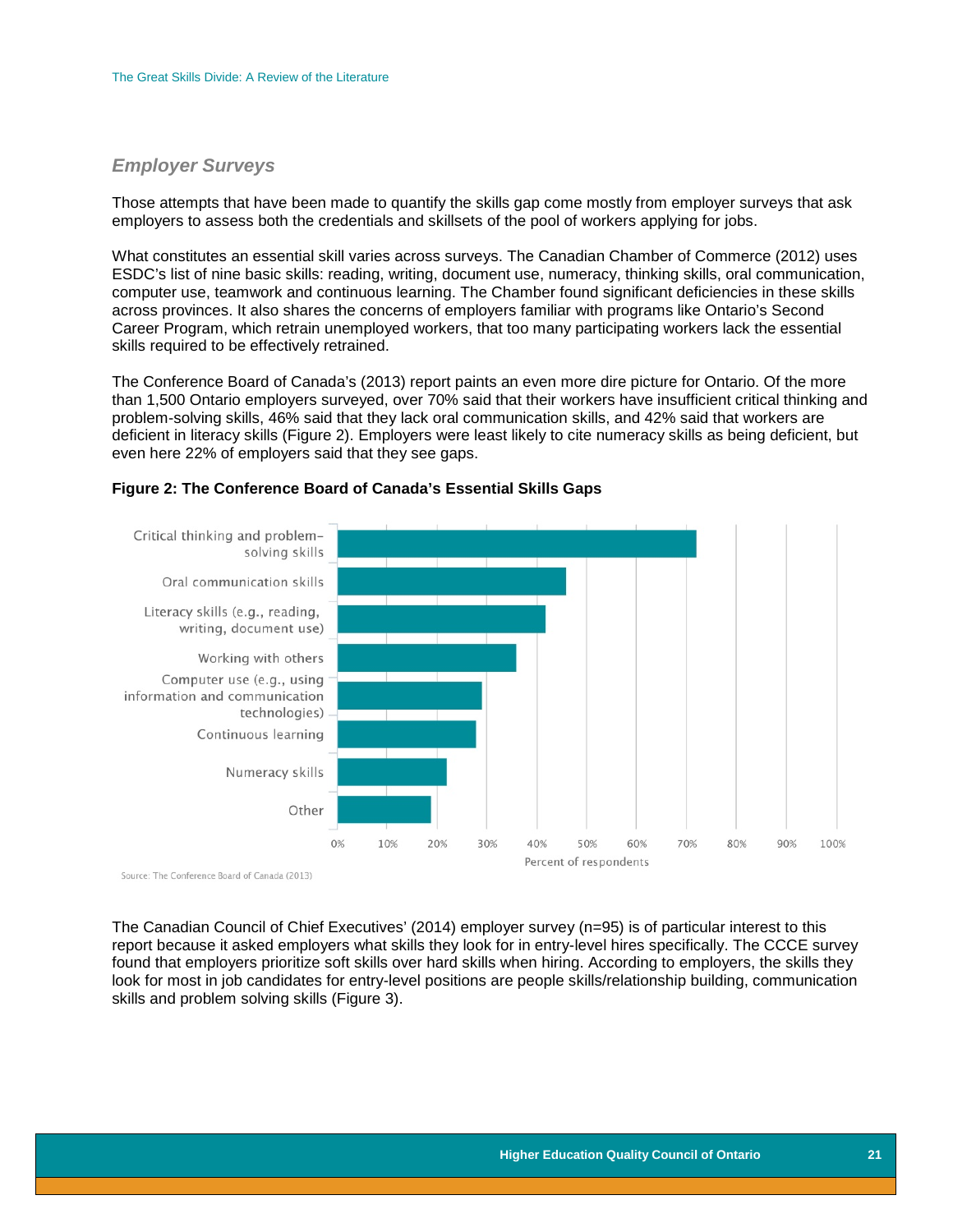#### <span id="page-22-0"></span>**Figure 3: The Canadian Council of Chief Executives' Attributes that Matter Most to Employers When Hiring**



In general, when evaluating entry-level hires, which of the following attributes matter most to your company?

Source: Canadian Council of Chief Executives (CCCE. 2014)

 $\frac{1}{1}$ 

In its 2012<sup>[11](#page-22-1)</sup> Talent Shortage Survey, ManpowerGroup examined soft skills deficiencies globally. Interestingly, only 15% of employers surveyed in the Americas (n=10,232) cited a lack of employability/soft skills as a reason behind their inability to fill jobs. In contrast with the CCCE's survey, many more employers suggested that they lack applicants (36%) or that they lack applicants with the right "hard skills" or credentials (36%). Of the employers that did indicate that soft skills were a concern, the employability skills in Figure 4 were most frequently said to be lacking.

<span id="page-22-1"></span> $11$  Although results from the 2013 survey are now available, this question was only included in 2012.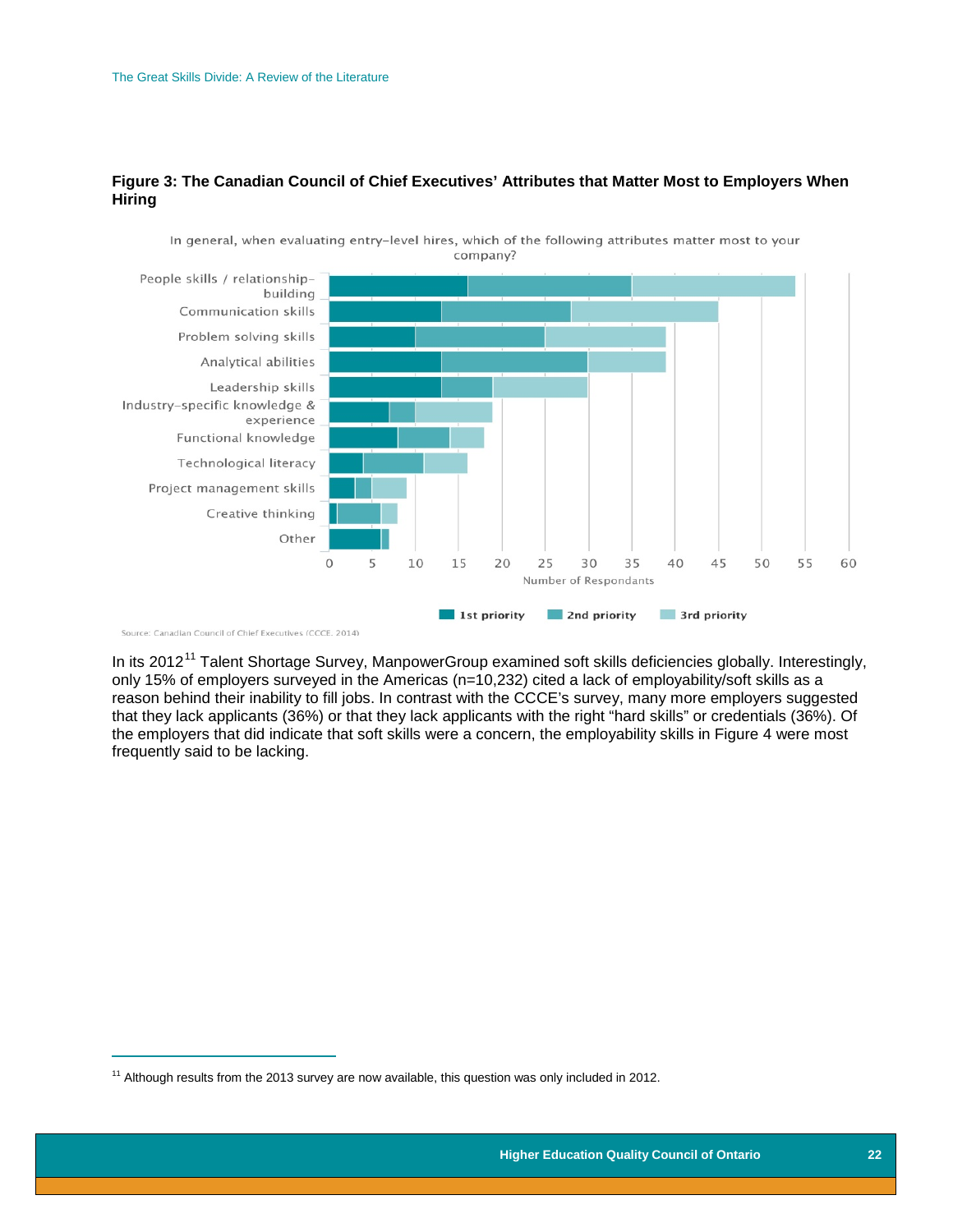

#### <span id="page-23-1"></span>**Figure 4: ManpowerGroup's Employability/Soft Skills Deficiencies (Americas and Global)**

Thus, even among the relatively small group of employers concerned with gaps in employability skills according to the ManpowerGroup, there is little agreement as to where the deficiencies are.

#### <span id="page-23-0"></span>*OECD Surveys on Skills*

Employer surveys are subjective and other sources try to assess workers' skills more directly by measuring individual skills – notably literacy and numeracy – and using these as proxies. The Organisation for Economic Co-operation and Development (OECD) has taken the lead in attempting to quantify these skills. Since 2000, the OECD's Program for International Student Assessment (PISA) has measured the extent to which youth aged 15 have the knowledge and skills they will need to participate fully in "modern society" (Knighton, Brochu & Gluszynski, 2010, p. 9). Canada has historically scored near the top of the pack on PISA. In the 2009 PISA survey of 65 countries, four countries outperformed Canadian youths in reading, six in science and seven in mathematics (Knighton, Brochu & Gluszynski, 2010). Canadian youths did however slip in the most recent 2012 PISA results, with five countries outperforming Canada in reading, seven in science and – most significantly – nine in math (Brochu, Deussing, Houme & Chuy, 2013).

OECD surveys also show that Canada's performance falls further by the time youths join the working-age population (Halliwell, 2013). The OECD has now run three successive international comparative surveys aimed at measuring skillsets in the adult populations of participating countries. These surveys include the 1994 International Adult Literacy Survey (IALS), the 2003 International Adult Literacy and Skills Survey (IALSS), and the recently released 2012 Programme for International Assessment of Adult Competencies (PIAAC). Across the three surveys, the Canadian adult population converged around the middle on all three skills measured – literacy, numeracy and problem solving. Although an in-depth analysis of all three surveys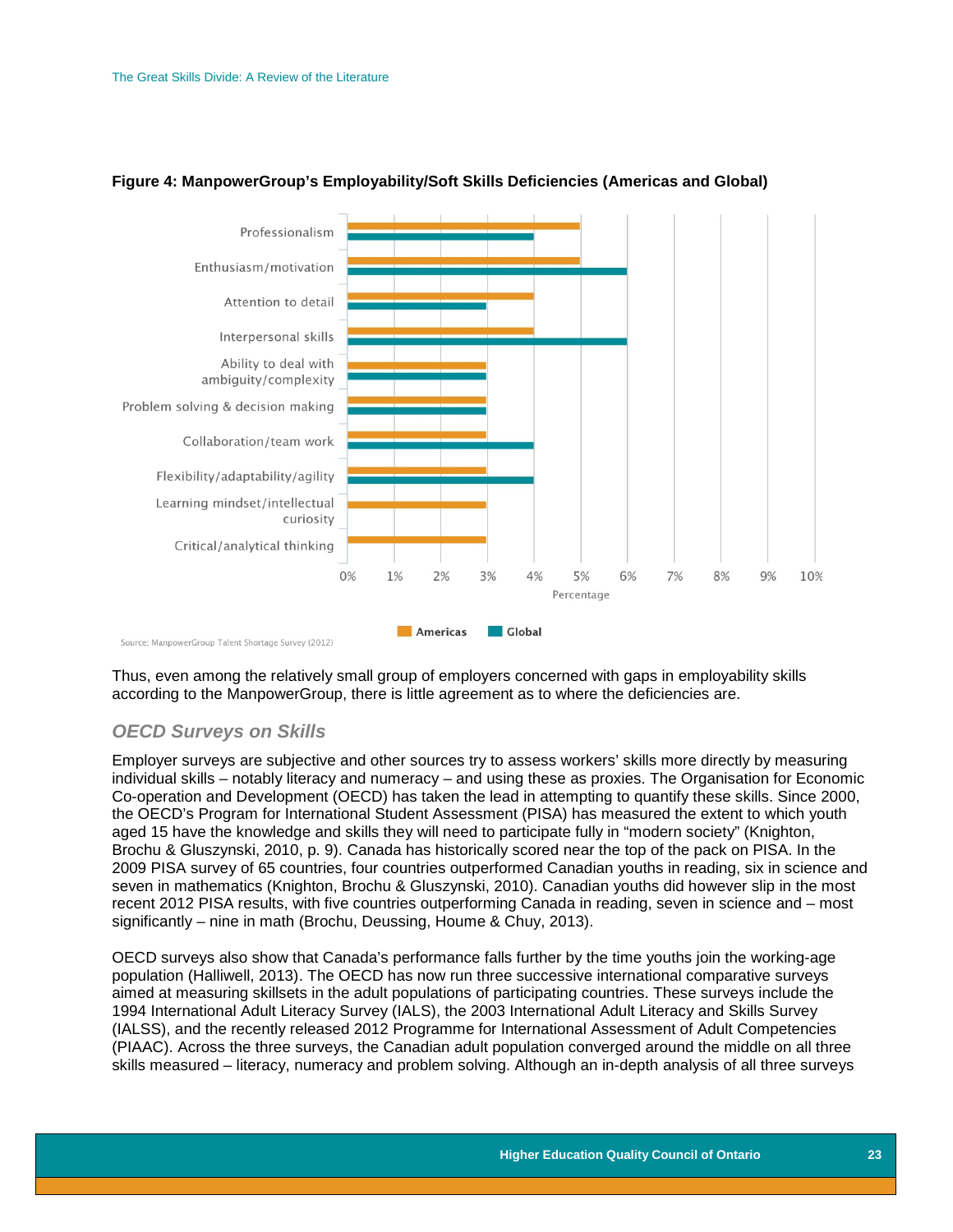is beyond the scope of this paper, it is worth examining a few high-level findings from the most recent PIAAC survey (Statistics Canada, 2013):

- Canada scored at the OECD average for *literacy*. However, Canada has a higher proportion of its population than other participating countries at both the highest and lowest levels of literacy.
- Canada scored slightly below the OECD average for *numeracy.*
- Canada scored slightly above the OECD average for *problem solving in technology-rich environments*  (which measures the skills required to operate in today's information age).

It is interesting to note the discrepancies between the essential skills as measured by employer surveys and as measured by PIAAC data. Notably, although PIAAC found the Canadian workforce to be most deficient in its numeracy skills, these skills are either infrequently or not cited altogether by employers in their assessment of their own workforce.

PIAAC results were only released in October of 2013, so major comparative analyses of PIAAC data with previous surveys have yet to be undertaken. However, economists Green and Riddell (2007; 2013) have looked extensively at the data on literacy provided by both the Canadian component of the 2003 IALS and the 1994 IALSS, examining how the skills of Canadian adults have evolved between the two surveys. A finding that emerges from Green and Riddell's comparison of the two surveys is that younger Canadian cohorts have lower levels of literacy than did their older counterparts at the same age, a gap that is particularly pronounced for highly educated individuals. Given the high levels of unemployment amongst Canadian youth, this finding is cause for concern.

#### <span id="page-24-0"></span>**Claim 4: Students have the right skills but lack work experience**

When recent postsecondary graduates are asked about their experience searching for their first job, they often tell a different story altogether. They feel that they have the skills required by employers; what they lack is the work experience. Increasingly, even when searching for an entry-level job, they find that most if not all of the job postings ask for as many as three years of prior work experience (Dehaas, 2014).

Indeed, Andrew Jackson (2010) contends that a noticeable recent employment trend has been the increased emphasis placed by employers on prior work experience. This observation is supported by data collected by the 2012 Work-Integrated Learning Employer Survey, which was co-funded by the Higher Education Quality Council of Ontario and Ontario's Ministry of Training, Colleges and Universities. This survey found that relevant work experience and general work experience were the two most important factors for employers in making hiring decisions (Sattler & Peters, 2012). This finding also aligns with the results of the CCCE's employer survey, which found that most employers look for an average of two years or less of full-time work experience (but not no work experience) when hiring for entry-level positions (CCCE, 2013).

Peter Cappelli (2012), in his book *Why Good People Can't Get Jobs*, argues that labour market mismatches in the US – and consequently high unemployment rates – result from employer hiring practices rather than mismatches between employee skills and employer needs. According to Cappelli, who has tracked employer hiring practices since working on the U.S. Secretary of Labor's Commission on Workforce Quality and Market Efficiency in 1988, employers are not "complaining about the lack of academic skills among job applicants… it is mainly other things that they see as important, in particular the lack of work experience" (2012, p. 10). To support this argument, Cappelli points to findings from the ManpowerGroup Talent Shortage Survey, which show that employers across the Americas are twice as likely to blame difficulty filling positions on a lack of experience than on a lack of soft skills.

Since schools do not always provide students with job-specific experience, training provided by employers has traditionally been the means through which students get the experience needed for their first job. The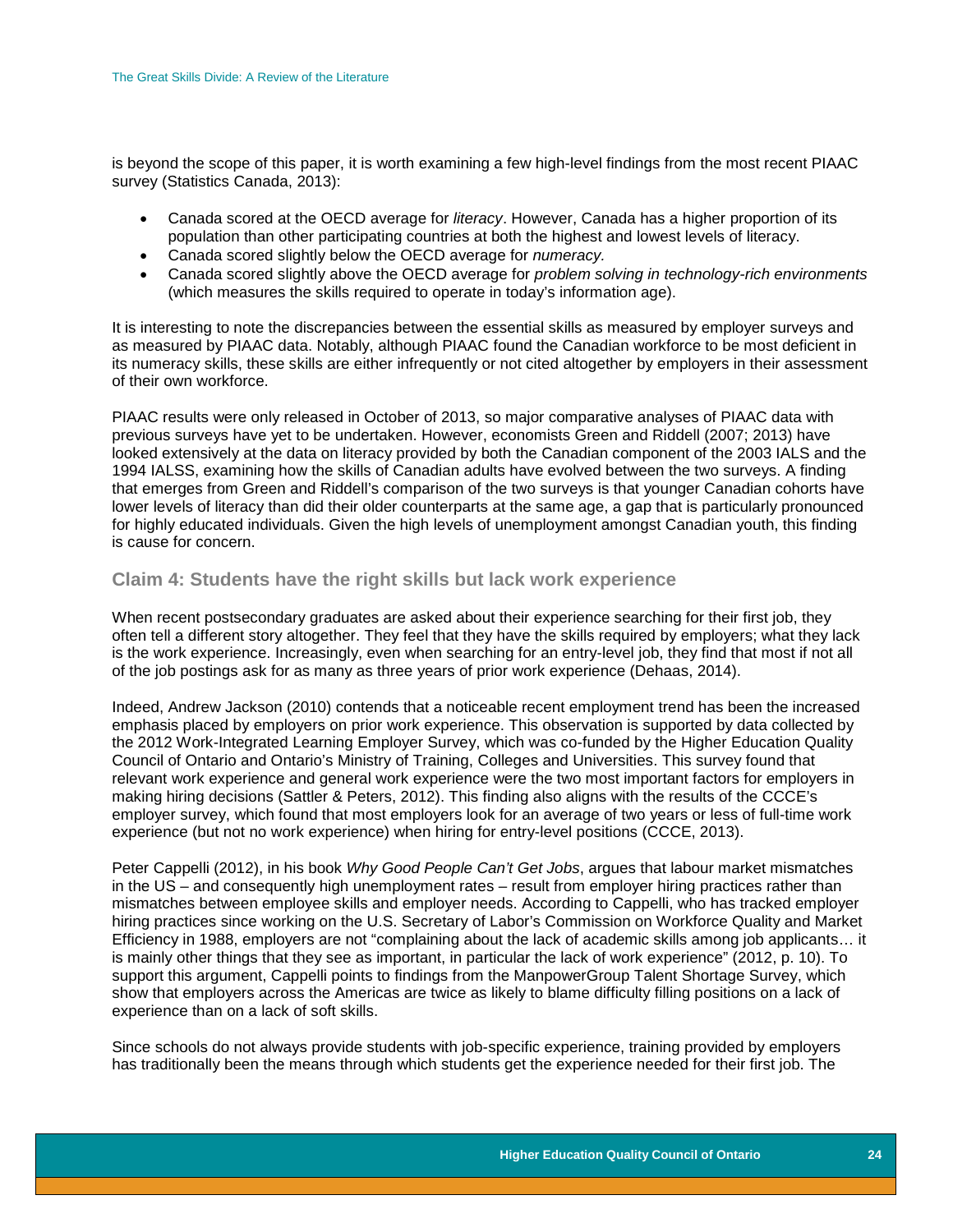problem, according to Cappelli, is that employers do not want to invest the resources required to train a new employee. Youth cohorts, which generally have little work experience, thus become undesirable employees, not because they lack the essential skills required for the job but because employers are unwilling to provide the job-specific training they require. As a result, high unemployment rates for youth can be observed, even while employers claim to face substantial shortages.

Cappelli's view is popular with many labour groups, which argue that employers have inflated the skills gap narrative, placing blame on postsecondary institutions for graduating students with insufficient skills as a means of shifting responsibility for training from business to the education system (Marcus, 2013). Several Canadian reports support the view that employer training has not been a priority in the last decade (Stuckey & Munro, 2013; OECD, 2011; Canada Council on Learning, 2007). Between 1993 and 2013, Conference Board of Canada research found that employer spending on training and development (in constant dollars) declined from \$1,207 to \$705 per employee (quoted in Munro, 2014). This figure is worrying on its own, but is of further concern when compared with U.S. figures on learning development; since 2006, Canadian employers have spent only 68 cents for every dollar spent by American organizations (Hall, 2014). At the same time, less than one-third of Canadian adults received employer-sponsored training in 2009, a participation rate that is well below that of other powerhouse economies in the OECD, including Sweden, Norway, Finland, Switzerland, the Netherlands and the US. Moreover, those Canadians who did participate in training received only 49 hours of job-related training in the 2009 year (Munro, 2014). While there may be legitimate reasons why employers are hesitant to provide training – the chief concern being that competitors will poach trained employees (Canadian Chamber of Commerce, 2012) – this trend suggests that employer alarm over skill shortages may be overstated.

Employers often retort that they would be willing to provide training to prospective entry-level employees who demonstrate the essential skills required to be trained effectively, but that these skills are increasingly lacking in new labour market entrants (Canadian Chamber of Commerce, 2012). Given Canada's weak showing in recent PIAAC surveys on essential skills, this may be a legitimate argument. Moreover, it may help explain why employers increasingly require work experience for historically entry-level jobs. As employers begin to doubt that schools are adequately teaching students the foundational skills, they no longer see formal credentials as accurate signifiers of skill level. Instead, they look to new signifiers, notably work experience, as evidence that prospective employees actually possess the skills they require.

### <span id="page-25-0"></span>**Conclusion**

In spite of the considerable attention that skills gaps have received in Canadian policy circles, there is little agreement as to the extent or even existence of such a divide. Given the challenges around predicting and analyzing labour market behaviour, this is perhaps not surprising. However, as our review of these discussions has indicated, the rush from various policy corners to explain and mend the rift between recent postsecondary graduates and the workforce has muddied the waters significantly. Employers, postsecondary institutions and government all have legitimate interests at stake in this issue, yet the overlap of perspectives has conflated a number of distinct dynamics at work in the present circumstances. Our review has attempted to untangle these competing influences in order to clarify the landscape for further analysis and policymaking.

This paper has reviewed four of the claims at the heart of the discussion around the skills gap. These claims – that Canada will not have enough postsecondary graduates to meet future demand for high-skilled workers; that Canadian postsecondary students are graduating with the wrong credentials to meet current and future labour market demands; that Canadian students have the right credentials but lack the essential skills employers desire; and that students have the right skills but lack work experience – divert attention from what is actually happening on the ground. Ongoing policy debates are snarled in questions of impact and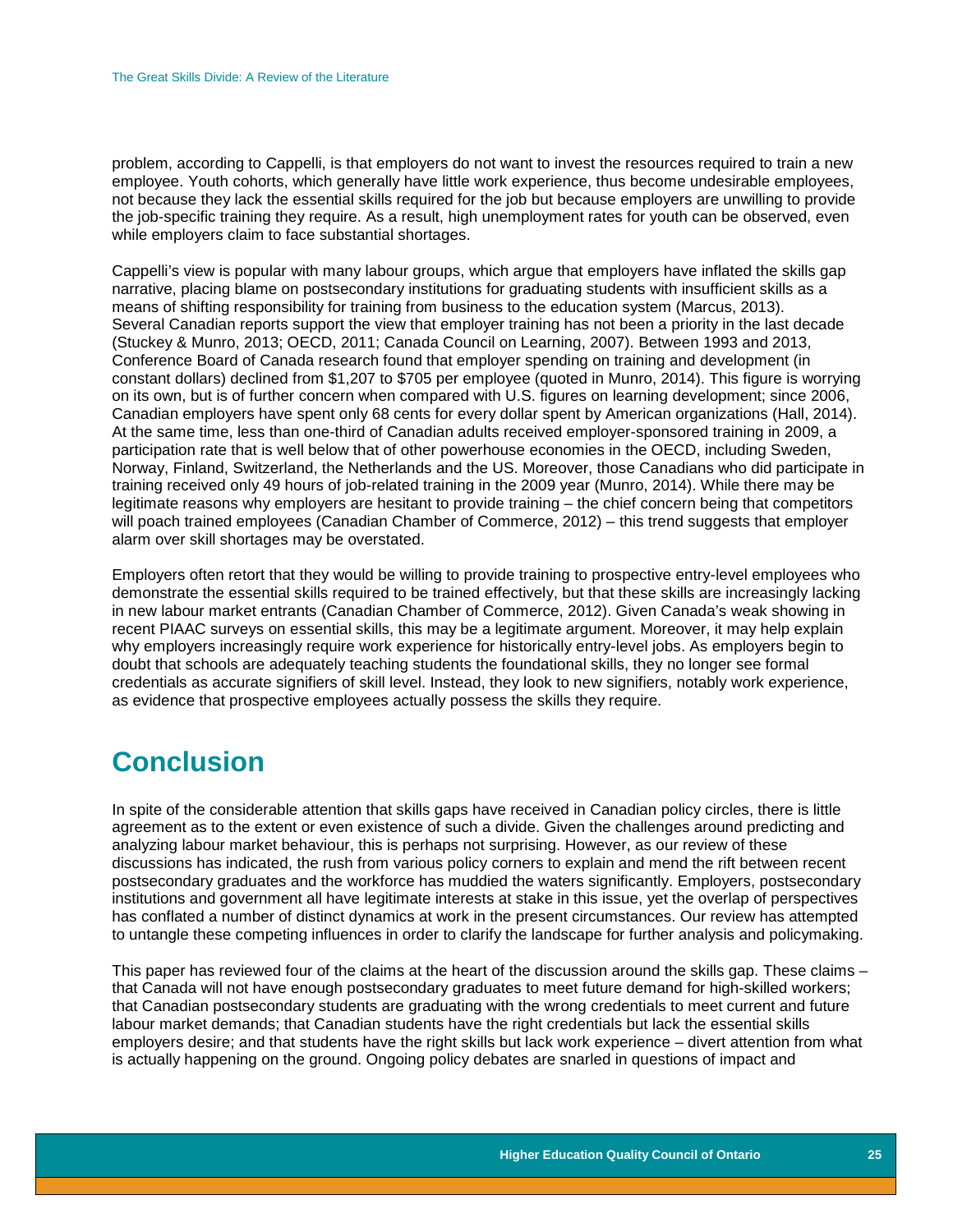responsibility, but it has so far been unproductive to approach these issues at the level of labour market trends. Moreover, most research to date has emphasized the 'demand' side of skills shortages in Canada, relying on employer surveys to generate and analyze data, even though such surveys are generally several steps removed from the point of initial contact between businesses and new graduates in the hiring process. If anything can be concluded from our review of the skills gap debate, it is that policy and research studies are talking past each other.

<span id="page-26-0"></span>As we proceed with our series on Canada's perceived skills gap, we will focus the discourse outlined in this paper through the 'supply' side of the skills shortage equation. The second paper in this series describes our content analysis of job advertisements targeting new postsecondary graduates seeking entry-level positions. Though the American job market for college graduates has been studied recently through online job postings (see Carnevale, Jayasundera & Repnikov, 2014), Canada's skills shortage has yet to be investigated in this way. Moreover, while the American study was conducted at a macro level, drawing broad labour market trends from a sample of nearly 2 million postings, our research takes a micro approach to individual recruitment processes – what skills and qualities employers look for and how these attributes are articulated in the advertisements themselves. This study will be expanded in the third and final paper of the series, which describes the findings of a follow-up survey with the employers behind the job advertisements reviewed in the content analysis to learn about the skills and experience of their new hires. As the quality and accountability of postsecondary education and training are at the heart of HEQCO's research program, it is in the hopes of encouraging and strengthening the alignment of the PSE and employer sectors that we continue to investigate the relationships between new graduates, the job market and the workforce in Canada.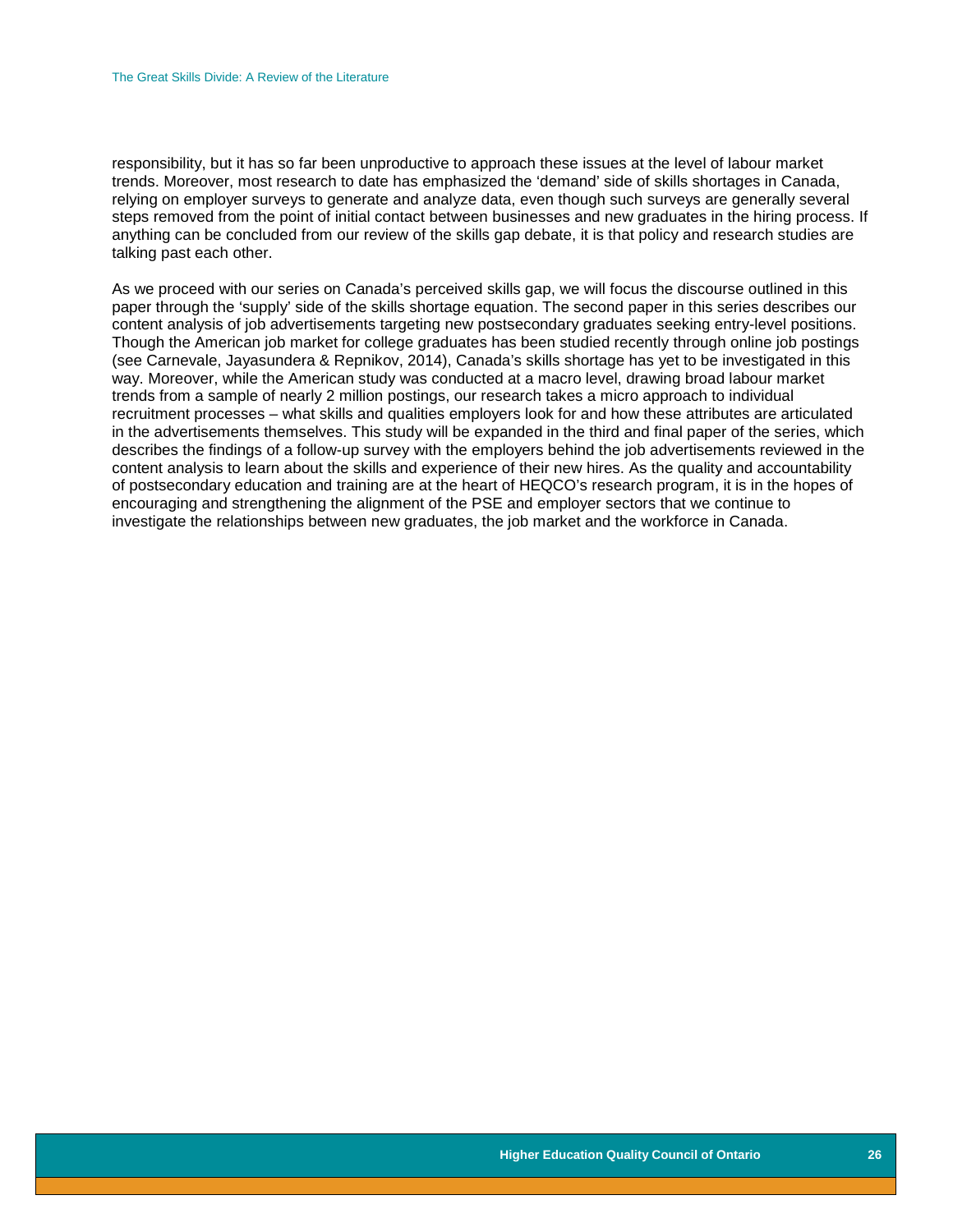### **References**

- Adamuti-Trache, M., Hawkey, C., Schuetze, H., & Glickman, V. (2006). The Labour market value of liberal arts and applied education programs: Evidence from British Columbia. *The Canadian Journal of Higher Education, 36*(2), 49-74.
- Association of Canadian Community Colleges (2013). *National Skills Summit summary report (October 20-21, 2013).* Ottawa: Association of Canadian Community Colleges.
- Axelrod, P., Anisef, P., & Lin, Z. (2001). Against all odds? The enduring value of liberal education in universities, professions and the labour market. *The Canadian Journal of Higher Education, 31*(2), 47-77.
- Beaudry, P., Green, D., & Sand, B. (2013). The great reversal in the demand for skill and cognitive tasks. NBER Working Paper, 1-69.
- Boothby, D., & Drewes, T. (2010). *The payoffs: returns to university, college and trades education in Canada, 1980 to 2005*. Toronto: C. D. Howe Institute. Retrieved from http://www.cdhowe.org/pdf/ebrief\_104.pdf
- Brisbois, R., Orton, L., & Saunders, R. (2008). *Connecting supply and demand in Canada's youth labour market*. Ottawa: Canadian Policy Research Networks.
- Brochu, P., Deussing, M., Houme, K., & Chuy, M. (2013). *Measuring up: Canadian results of the OECD PISA study.* Toronto: Council of Ministers of Education, Canada. Retrieved from http://www.cmec.ca/Publications/Lists/Publications/Attachments/318/PISA2012\_CanadianReport\_EN \_Web.pdf
- Burleton, D., Gulati, S., McDonald, G., & Scarfone, S. (2013). *Jobs in Canada: Where, what and for whom?* Toronto: TD Economics. Retrieved from http://www.td.com/document/PDF/economics/special/JobsInCanada.pdf
- Canadian Chamber of Commerce (2012). *Canada's skills crisis: What we heard.* Ottawa: Canadian Chamber of Commerce.
- Canadian Council on Learning (2007). *Unlocking Canada's potential: The state of workplace and adult learning in Canada.* Ottawa: Canadian Council on Learning. Retrieved from http://www.cclcca.ca/pdfs/SOLR/2007/AdultENG19juin11h36FINALv6.pdf
- Cappelli, P. (2012). *Why good people can't get jobs: The skills gap and what companies can do about it.*  Philadelphia: Wharton Digital Press.
- Carnevale, A., Jayasundera, T., & Repnikov, D. (2014). *The online college labor market: Where the jobs are.* Washington, DC: Georgetown University Center on Education and the Workforce. Retrieved from http://www.workforcedqc.org/sites/default/files/images/Georgetown%20U%20Realtime%20LMI%20Executive%20Summary.pdf
- Carnevale, A., Smith, N., & Strohl, J. (2010). *Help wanted: Projections of jobs and education requirements through 2018.* Washington, DC: Georgetown University Center on Education and the Workforce. Retrieved from http://cew.georgetown.edu/jobs2018/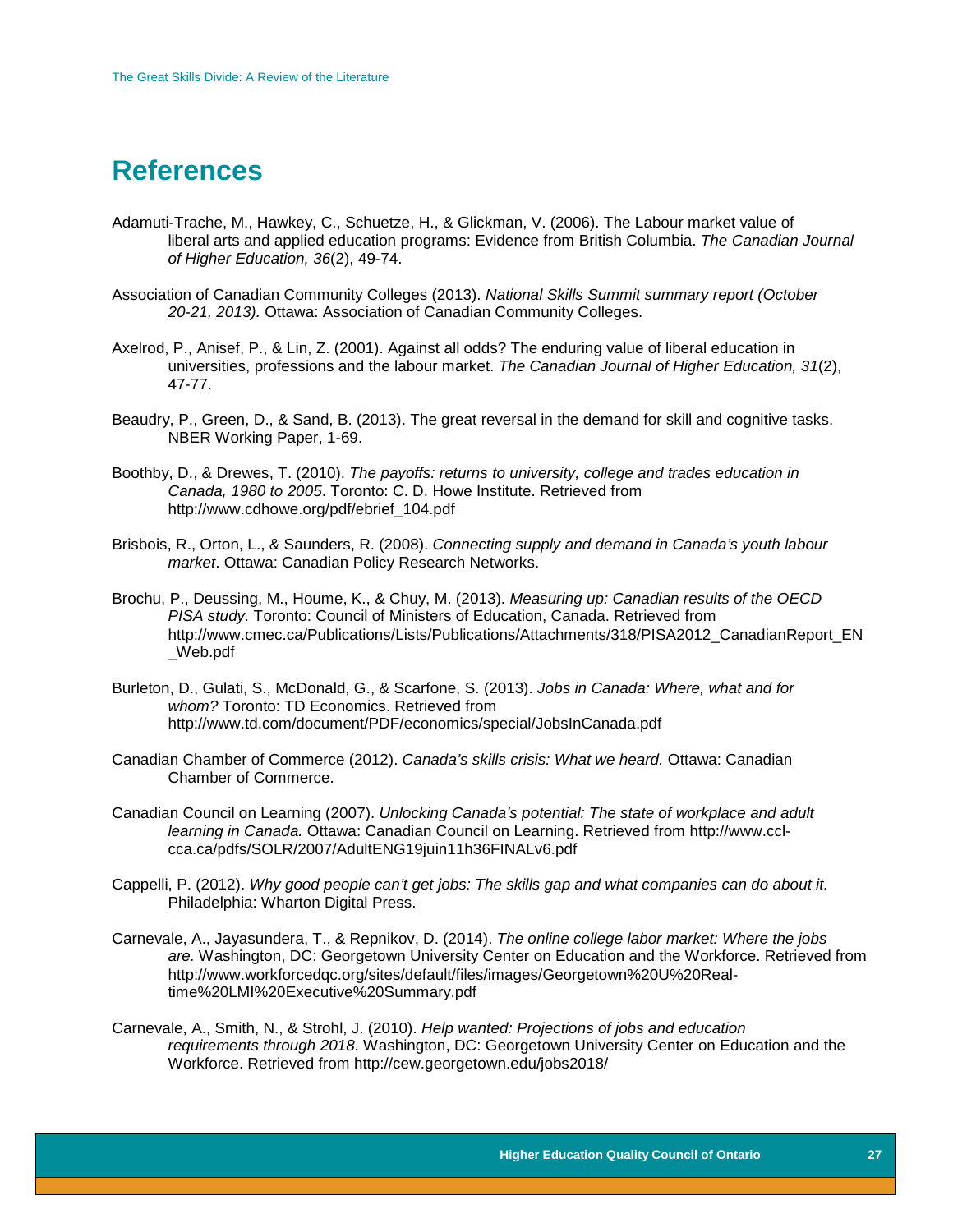- Canadian Council of Chief Executives (2014). *Preliminary survey report: The skill needs of major Canadian employers.* Ottawa: Canadian Council of Chief Executives. Retrieved from http://www.ceocouncil.ca/wp-content/uploads/2014/01/Preliminary-report-on-skills-survey-Jan-20- 2014-2.pdf
- Carletta, J. (1996). Assessing agreement on classification tasks: The kappa statistics. *Computational linguistics, 22*(2), 294-254.
- Cheung, C., Guillemette, Y., & Mobasher-Fard, S. (2012). Tertiary education: Developing skills for innovation and long-term growth in Canada. OECD Economics Department Working Papers*.* 991, 1- 46.
- Clark, I., Trick, D., & Van Loon, R. (2011). *Academic reform: Policy options for improving the quality and cost-effectiveness of undergraduate education in Ontario.* Montreal: McGill-Queen's University Press.
- Conference Board of Canada (2007). *Ontario's looming labour shortage challenges.* Ottawa: Conference Board of Canada. Retrieved from http://www.workforcecoalition.ca/downloads /conference\_ board\_report.pdf
- Dehaas, J. (2004, April). 'Entry-level' jobs are getting harder to find. *Maclean's*. Retrieved from http://www.macleans.ca/work/jobs/entry-level-jobs-are-getting-harder-to-find/
- Department of Finance, Government of Canada (2014). *Jobs report: The state of the Canadian labour market.* Retrieved from http://www.budget.gc.ca/2014/docs/jobs-emplois/pdf/jobs-emplois-eng.pdf
- Drewes, T. (2010). *Postsecondary education and the labour market in Ontario*. Toronto: Higher Education Quality Council of Ontario.
- Employment and Social Development Canada (Human Resources and Skills Development Canada), Government of Canada (2011). *Canadian Occupational Projection System 2011 projections: Imbalances between labour demand and supply 2011-2020.* Retrieved from http://www23.hrsdc. gc.ca/l.3bd.2t.1ilshtml@-eng.jsp?lid=16&fid=1&lang=en
- Employment and Social Development Canada, Government of Canada (2014). *Hiring foreign workers for higher-skilled occupations.* Retrieved from http://www.esdc.gc.ca/eng/jobs/foreign\_ workers/higher\_skilled/index.shtml
- Employment and Social Development Canada, Government of Canada (2013). *Literacy and essential skills.* Retrieved from http://www.esdc.gc.ca/eng/jobs/les/index.shtml
- Finnie, R., & Usher, A. (2007). *Room at the top: Strategies for increasing the number of graduate students in Canada.* Toronto: C. D. Howe Institute. Retrieved from http://www.cdhowe.org/pdf/ commentary\_245.pdf
- Finnie, R. (2013, October). *Tracking postsecondary education labour market outcomes: A data linkage approach*. Presentation to the Higher Education Quality Council of Ontario, Toronto, Ontario.
- Frenette, M. (2014). *An investment of lifetime? The long-term labour market premiums associated with a postsecondary education. Research Series 11F0019M* (359). Ottawa: Statistics Canada.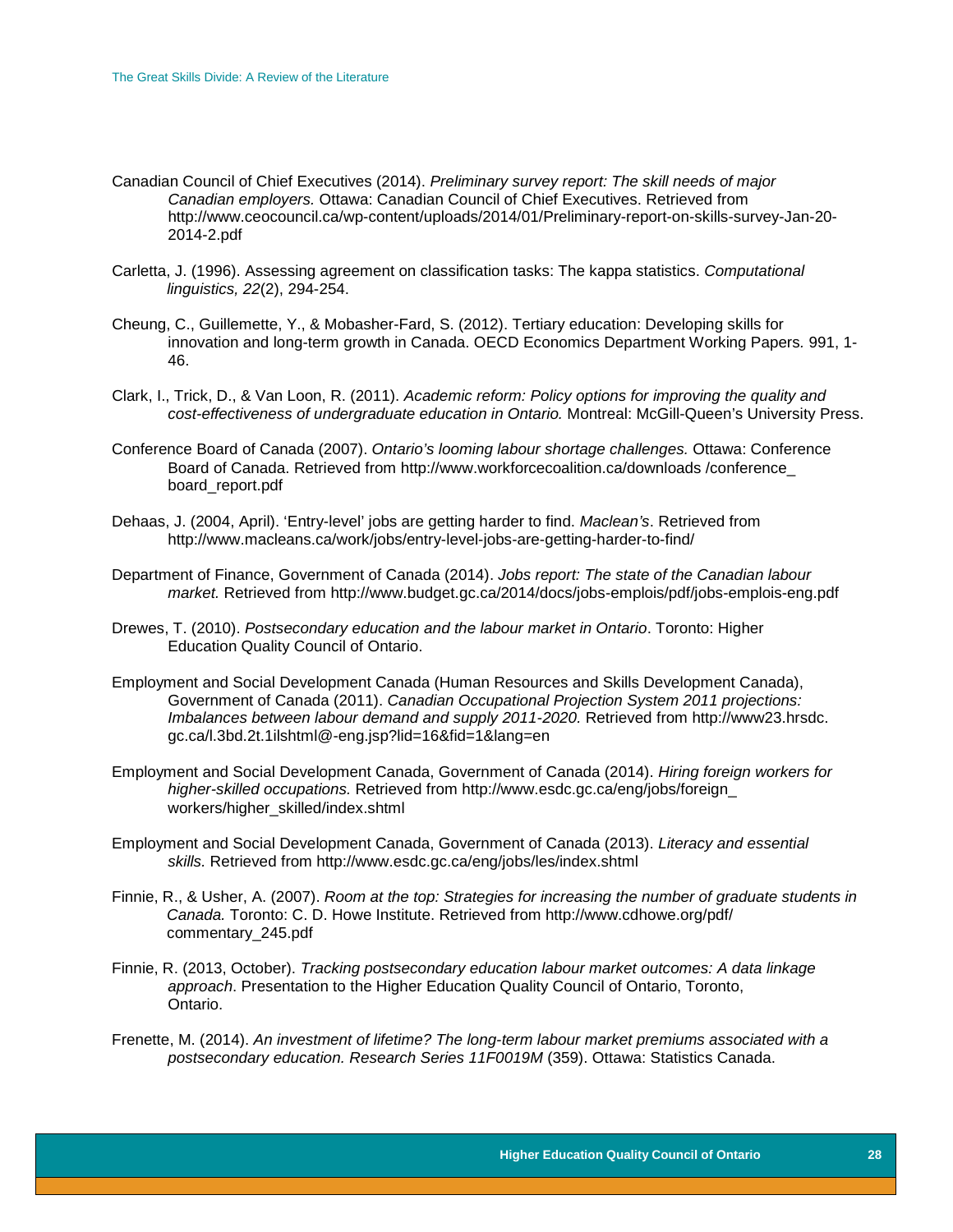- Gallivan, M., Truex, D., & Kvasny, L. (2004). Changing patterns in IT skill sets 1988-2003: A content analysis of classified advertising. *ACM SIGMIS Database*, *35*(3), 64-87.
- Giles, P., & Drewes, T. (2001). *Liberal arts degrees and the labour market*. Ottawa: Statistics Canada. Catalogue no. 75-001-XPE.
- Goar, C. (2013, August). Is Canada's great skill shortage a mirage? *The Toronto Star.* Retrieved from http://www.theglobeandmail.com/report-on-business/no-labour-shortage-on-horizon-studysays/article15324642/#dashboard/follows/
- Grant, T. (2013, November). No labour shortage on the horizon, study says. *The Globe and Mail.* Retrieved from http://www.theglobeandmail.com/report-on-business/no-labour-shortage-onhorizon-study-says/article15324642/#dashboard/follows/
- Green, D., & Riddell, W. C. (2013). Ageing and literacy skills: Evidence from Canada, Norway and the United States. *Labour Economics, 22*, 16-29.
- Green, D., & Riddell, W. C. (2007). *Literacy and the labour market: The generation of literacy and its impact on earnings for native born Canadians.* Ottawa: Statistics Canada. Catalogue no. 89-552- MIE—No. 18.
- Hall, C. (2014). *Learning and development outlook 12<sup>th</sup> edition: Strong learning organizations, strong leadership.* Ottawa: Conference Board of Canada. Retrieved from http://www.conferenceboard .ca/elibrary/abstract.aspx?did=5734
- Halliwell, C. (2013). *No shortage of opportunity*. IRPP Study, 42*.* Montreal: Institute for Research on Public Policy. Retrieved from http://irpp.org/wp-content/uploads/assets/research/ competitiveness/noshortage-of-opportunity/halliwell-no42.pdf
- Harper, R. (2012). The collection and analysis of job advertisements: A review of research methodology. *Library and Information Research, 36*(112), 29-54.
- Hsieh, H., & Shannon, S. (2005). Three approaches to qualitative content analysis. *Qualitative Health Research*, *15*(9), 1277-1288.
- Jackson, D. (2009). An international profile of industry-relevant competencies and skill gaps in modern graduates. *International Journal of Education, 8*(3), 29-58.
- Jackson, A. (2010). *Work and labour in Canada: Critical Issues*. Second ed. Toronto: Canadian Scholars' Press.
- Kenney, J. (2013, November). *Keynote Speech*. Presented to the Skills and Post-Secondary Education Summit, Toronto, Ontario.
- Knighton, T., Brochu, P., & Gluszynski, T. (2010). *Measuring up: Canadian results of the OECD PISA study, the performance of Canada's youth in reading, mathematics and science 2009 first results for Canadians aged 15*. Ottawa: Statistics Canada. Catalogue no. 81-590-XIE.

Krippendorff, K. (1980). *Content analysis: An introduction to its methodology.* Thousand Oaks, CA: Sage.

Landis, J., & Koch, G. (1977). The measurement of observer agreement for categorical data. *Biometrics, 33*(1), 159-174.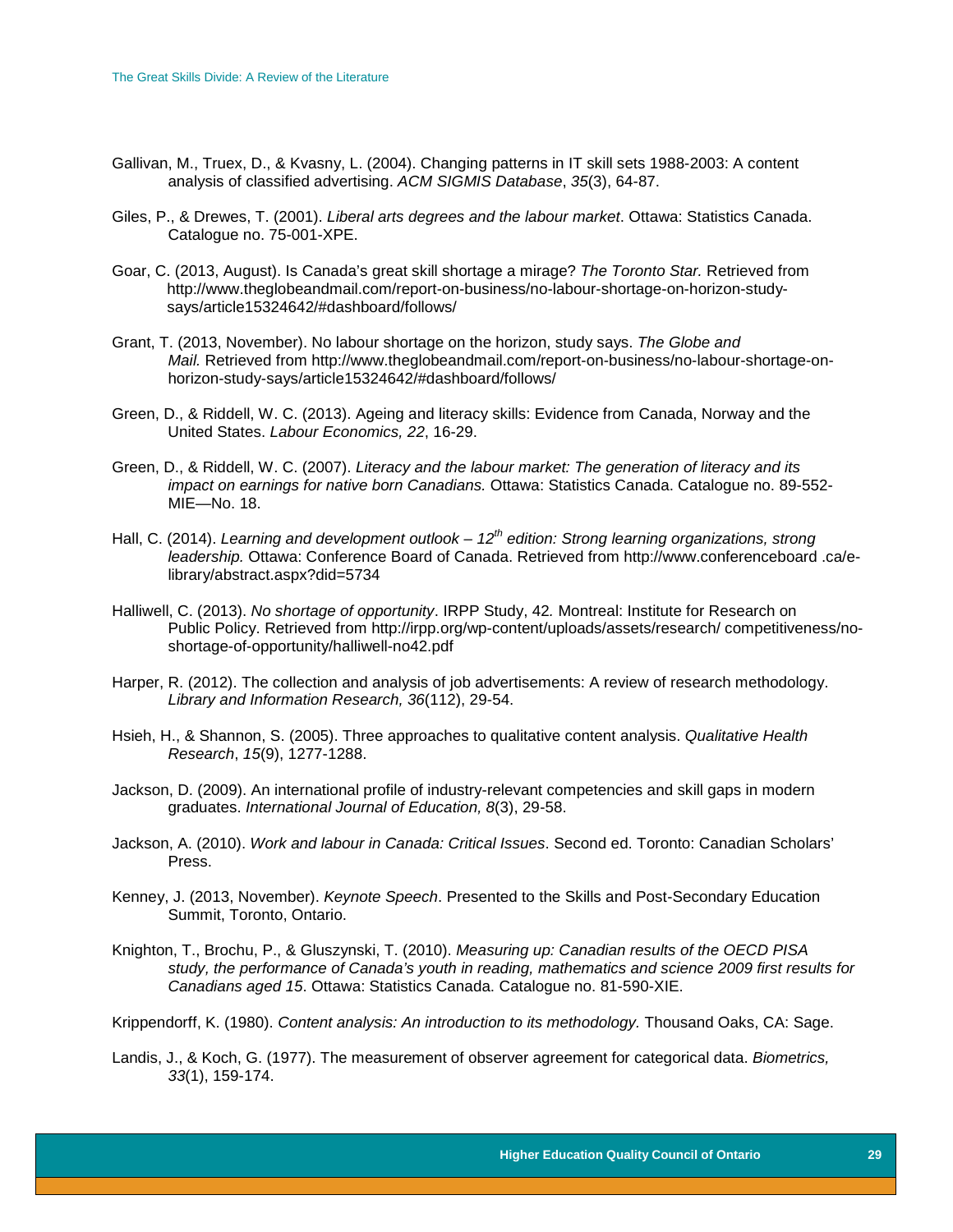- Lefebvre, R., Simonova, E., & Wang, L. (2012). *Issue in focus: Labour shortages in skilled trades—the best guestimate?* Ottawa: Certified General Accountants Association of Canada. Retrieved from http://ppm.cga-canada.org/en-ca/Documents/ca\_rep\_2012-07\_labour-shortage.pdf
- Legault, L. (2013, May). Skills in crisis. *20/20 Canadian Manufacturers and Exporters Magazine*, *8*(2), 16- 20.
- Li, C., Gervais, G., & Duval, A. (2006). The dynamics of overqualification: Canada's underemployed university graduates. Ottawa: Statistics Canada. Catalogue no. 11-621-MIE—No. 039.
- Lynch, K. (2013, November). Canada needs to improve access to trades training. *The Globe and Mail.* Retrieved from http://www.theglobeandmail.com/news/national/time-to-lead/canada-needs-toimprove-access-to-trades-training/article15357614/#dashboard/follows/
- ManpowerGroup (2013). *Talent shortage survey: Research results*. Milwaukee, WI: ManpowerGroup. Retrieved from http://www.manpowergroup.com/wps/wcm/connect/587d2b45-c47a-4647-a7c1 e7a74f68fb85/2013\_Talent\_Shortage\_Survey\_Results\_US\_high+res.pdf?MOD=AJPERES
- ManPowerGroup (2012). *Talent shortage survey: Research results.* Milwaukee, WI: ManpowerGroup. Retrieved from https://candidate.manpower.com/wps/wcm/connect/be31f5804b6f7c07ada 6ff4952b5bce9 /2012\_Talent\_Shortage\_Survey\_Results\_ManpowerGroup.pdf?MOD=AJPERES
- Marcus, J. (2013, June). Reported skills gap widens—and so does skepticism. *The Hechinger Report.*  Retrieved from http://hechingerreport.org/content/reported-skills-gap-widens-and-so-doesskepticism\_12488/
- Mendelson, M., & Zon, N. (2013). *The training wheels are off: A closer look at the Canada Job Grant.*  Toronto: Caledon Institute of Social Policy. Retrieved from http://www.caledoninst.org/ Publications/PDF/1013ENG.pdf
- Meredith, T. (2014). Asking the right questions, solving the right problems. *Policy Options* (May-June 2014)*.* Montreal: Institute for Research on Public Policy. Retrieved from http://policyoptions.irpp.org/wp-content/uploads/sites/2/assets/po/public-square/meredith.pdf
- Miner, R. (2010). *People without jobs, jobs without people: Ontario's labour market future*. Toronto: Miner Management Consultants. Retrieved from http://www.collegesontario.org/policypositions/MinerReport.pdf
- Munro, D. (2014, March). *Developing skills: Where are Canada's employers?* Ottawa: Conference Board of Canada. Retrieved from http://www.conferenceboard.ca/topics/education/commentaries/14-03- 20/developing\_skills\_where\_are\_canada\_s\_employers.aspx#ftn2-ref
- OECD (2011). *Education at a Glance 2011*. Paris: OECD. Retrieved from http://www.oecd.org/edu/skillsbeyond-school/48631582.pdf
- Sattler, P., & Peters, J. (2012). *Work-integrated learning and postsecondary graduates: The perspective of Ontario employers.* Toronto: Higher Education Quality Council of Ontario.
- Sorensen, C. (2013, March). The future of jobs in Canada. *Macleans.* Retrieved from http://www.macleans.ca/work/jobs/the-future-of-jobs-in-canada/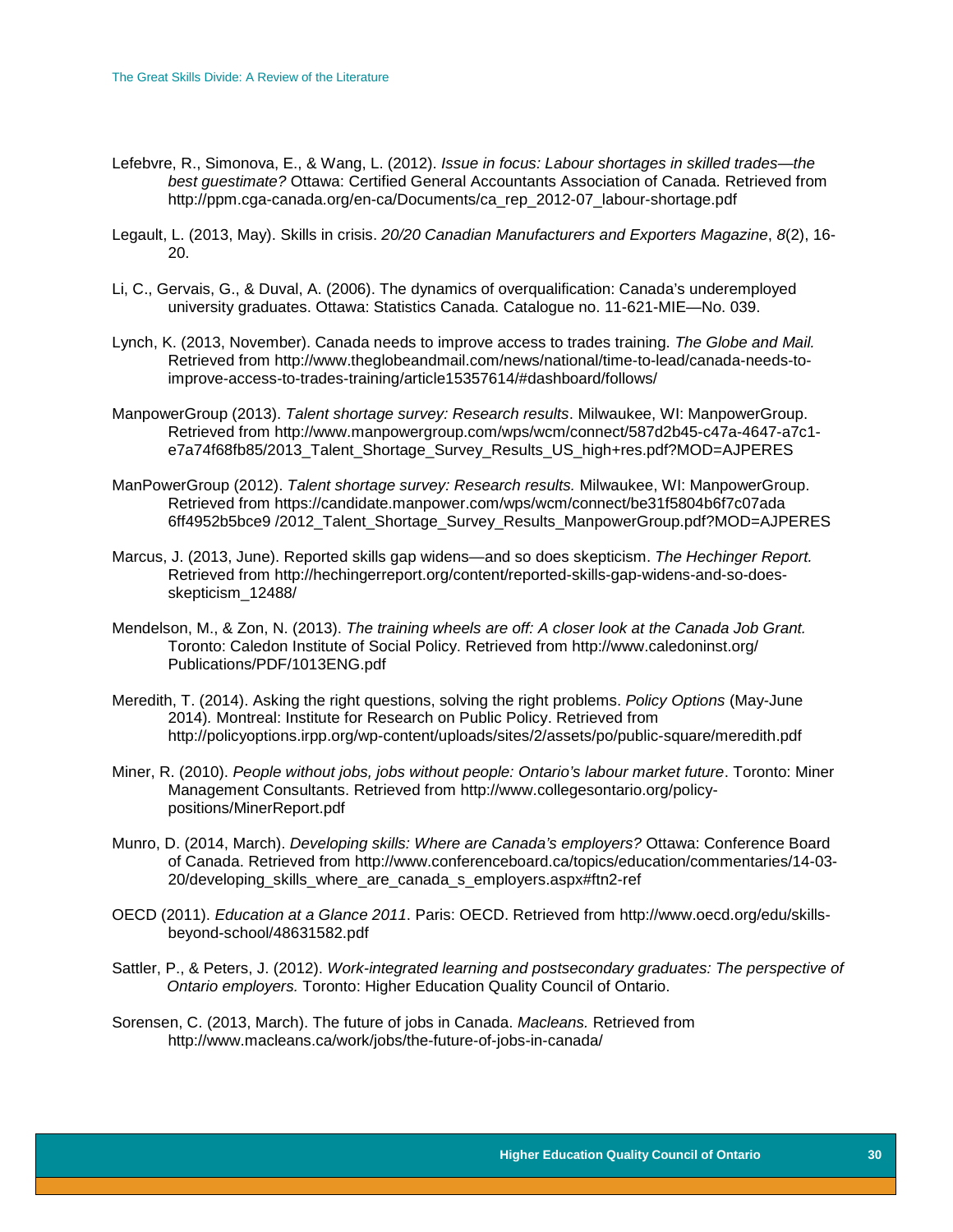- Scott, W. A. (1955). Reliability of content analysis: The case of nominal scale coding. *Public opinion quarterly, 19,* 321-325.
- Statistics Canada (2013). *Skills in Canada: First results from the Programme for the International Assessment of Adult Competencies (PIAAC).* Ottawa: Statistics Canada. Catalogue no. 89-555-X.
- Stuckey, J., & Munro, D. (2013). *The need to make skills work: The cost of Ontario's skills gap.* Ottawa: Conference Board of Canada. Retrieved from http://www.collegesontario.org/Need \_to\_Make\_Skills\_Work\_Report\_June\_2013.pdf
- Tal, B. (2012). *The Have and Have Nots of Canada's Labour Market*. Toronto: CIBC Economics. Retrieved from http://research.cibcwm.com/economic\_public/download/if\_2012-1203.pdf
- Turpin, T. (2014, March). Canada needs a mindset shift to fix the skills gap. *The National Post.* Retrieved from http://business.financialpost.com/2014/03/12/canada-needs-a-mindset-shift-to-fix-the-skills-gap/
- Uppal, S., & LaRochelle-Côté, S. (2014). *Overqualification among recent university graduates in Canada.*  Ottawa: Statistics Canada. Catalogue no. 75-006-X.
- Usher, A. (2013). *Revisiting the looming labour shortage theory.* Toronto: Higher Education Strategy Associates. Retrieved from http://higheredstrategy.com/revisiting-the-looming-labour-shortage-theory/
- Usher, A. (2013a). *Skills shortages (Part 1).* Toronto: Higher Education Strategy Associates. Retrieved from http://higheredstrategy.com/skills-shortages-part-1/
- Watts-Rynard, S. (2014, January). Overcoming Canada's skilled-tradesperson shortage. *The Montreal Gazette.* Retrieved from http://www.montrealgazette.com/Overcoming+Canada+skilled+ tradesperson+shortage/9445160/story.html
- Weingarten, H. (2014, February). Managing for quality: Classifying learning outcomes*.* Retrieved from http://www.heqco.ca/en-CA/blog/archive/2014/02/13/harvey-p-weingarten-managing-for-qualityclassifying-learning-outcomes.aspx
- Weston, G. (2013, March). Peeved Harper aims at 'remaking Canadian labour force'. *CBC News.*  Retrieved from http://www.cbc.ca/news/politics/peeved-harper-aims-at-remaking-canadian-labourforce-1.1338334
- Wright, L. (2014, March). Labour, skills shortage in Canada? Budget watchdog says no. *The Toronto*  Star. Retrieved from http://www.thestar.com/business/2014/03/25/labour\_skills\_shortage\_in canada\_budget\_watchdog\_says\_no.html